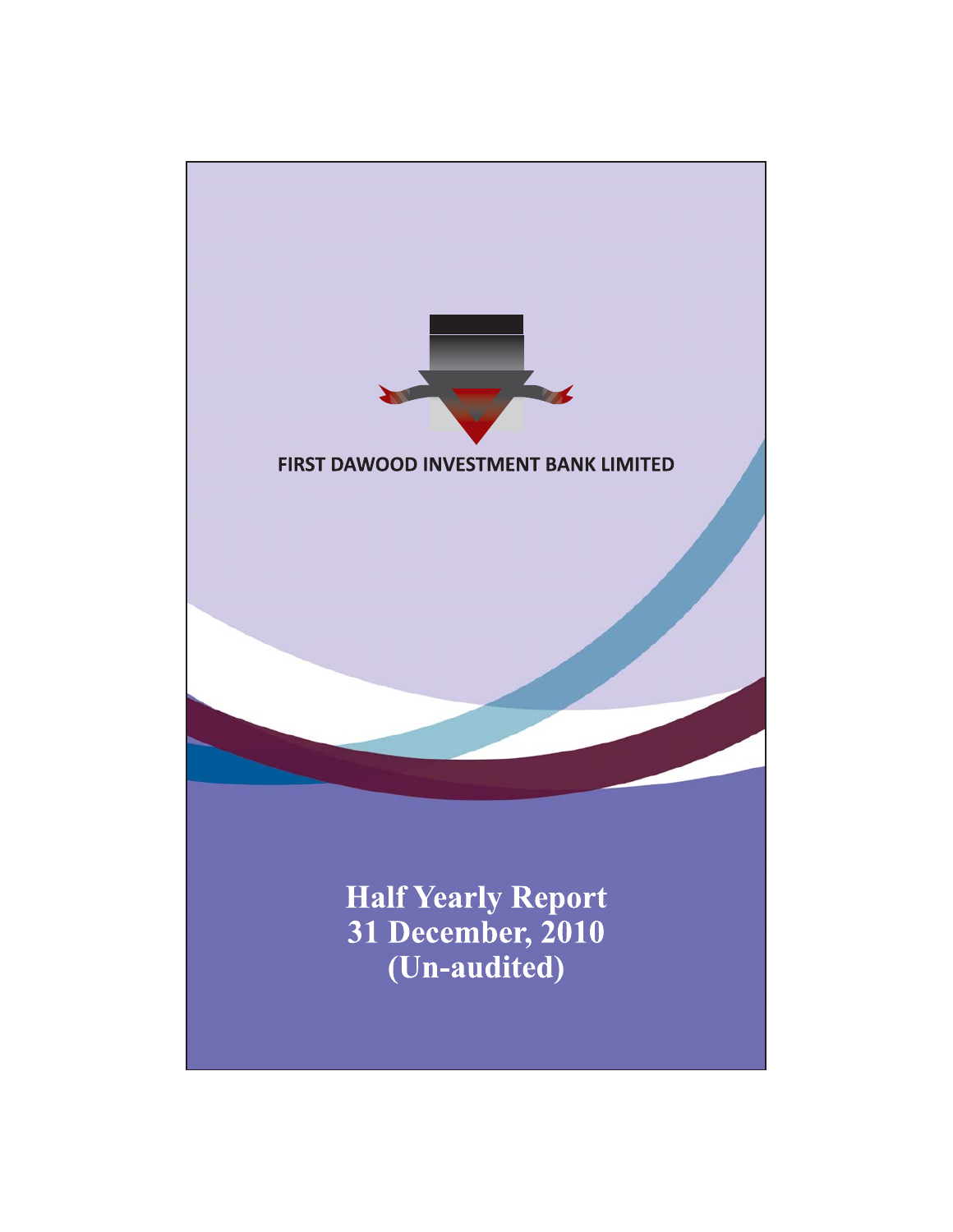# **CONTENTS**

| Corporate Information                                                           | $\overline{2}$ |
|---------------------------------------------------------------------------------|----------------|
| Directors' Report                                                               | 3              |
| Auditors' Report to the Shareholders on Review of Interim Financial Information | 4              |
| <b>Condensed Interim Balance Sheet</b>                                          | 6              |
| Condensed Interim Profit & Loss Account (Unaudited)                             | 7              |
| Condensed Interim Cash Flow Statement (Unaudited)                               | 8              |
| Condensed Interim Statement of Comprehensive Income                             | 10             |
| Condensed Interim Statement of Changes in Equity (Unaudited)                    | 11             |
| Notes to the Condensed Interim Financial Statements (Unaudited)                 | 12             |

FIRST DAWOOD INVESTMENT BANK LIMITED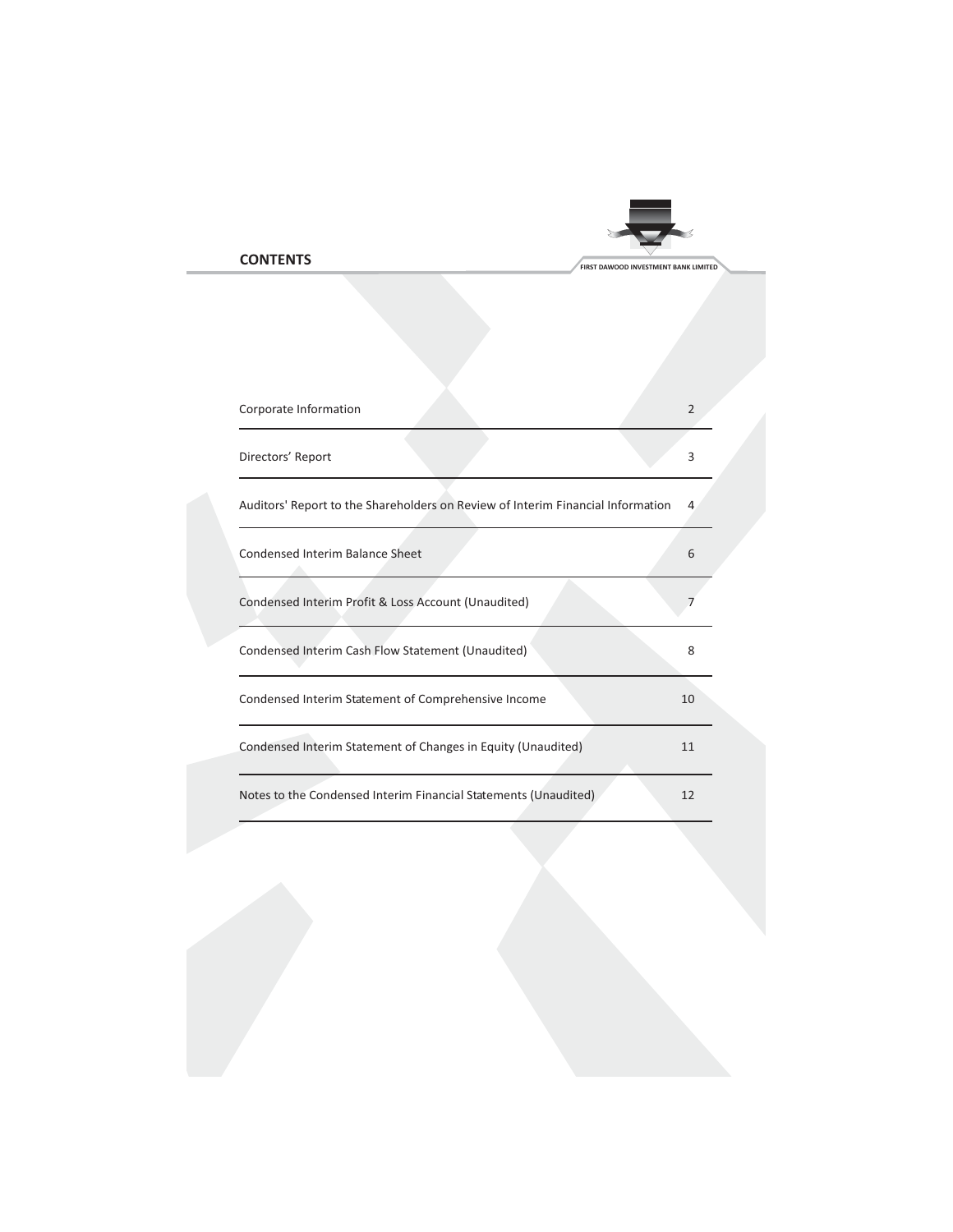# **CORPORATE INFORMATION**

**Board of Directors** 

Audit Committee

**Chief Financial Officer** 

& Company Secretary

**Auditors** 

**Bankers** 

**Legal Advisor** 

Mr. Rafique Dawood Mr. Abdus Samad Khan<br>Mr. Rasheed Y. Chinoy Mr. Ayaz Dawood Mr. AVM (R) Syed Javed Raza Mr. Omar Hasan Khan Bangash Mr. M. Riyazul Haque

Mr. Rasheed Y. Chinoy<br>Mr. Omar Hasan Khan Bangash Mr. Rafique Dawood

Mr. Abbas Qurban

M. Yousuf Adil Saleem & Co. Chartered Accountants

Mohsin Tavebaly & Co.

Bank Al-Habib Bank Al-Falah Dawood Islamic Bank Faysal Bank First Women Bank Habib Metropolitan Bank Habib Bank **KASB Bank** National Bank of Pakistan Oman International Bank State Bank of Pakistan<br>Standard Chartered Bank United Bank

1500-A, Saima Trade Towers, I.I. Chundrigar Road, Karachi-74000 UAN 111-DAWOOD (111-329663) PABX +92 (21) 3227-1874-96 Fax +92 (21) 3227-1913 Email fdib@firstdawood.com URL www.firstdawood.com

**Islamabad Branch** 

Office No 20 & 21, Beverly Centre, 1st Floor, 56-G-7, Jinnah Avenue, Islamabad-7400. Tel +92 (051) 227-6367 & 227-4194-5 Fax +92 (051) 227-1280 Email brrim@isb.paknet.com.pk

Lahore Branch

Suite No. 210, 5th Floor, Siddiq Trade Centre, Main Boulevard, Gulberg III. Lahore +92 (42) 3578-1888 Tel Fax +92 (42) 3578-1890 Email fdibl@yahoo.com

F.D. Registrar Services (SMC-Pvt) Ltd.<br>17th Floor, Saima Trade Tower-A, I.I. Chundrigar Road, Karachi-74000<br>Tel +92 (21) 3547 8192-93 Fax +92 (21) 3227 1905

Email fdregistrar@hotmail.com, fdregistrar@yahoo.com

Chairman Chief Executive Officer Director Director Director (Nominee of DCM) Director Director (Nominee of NIT)

> Chairman Member Member

**Registered Office Head Office** 

**Branch Offices** 

**Share Registrar** 



 ${\bf 02}$ 

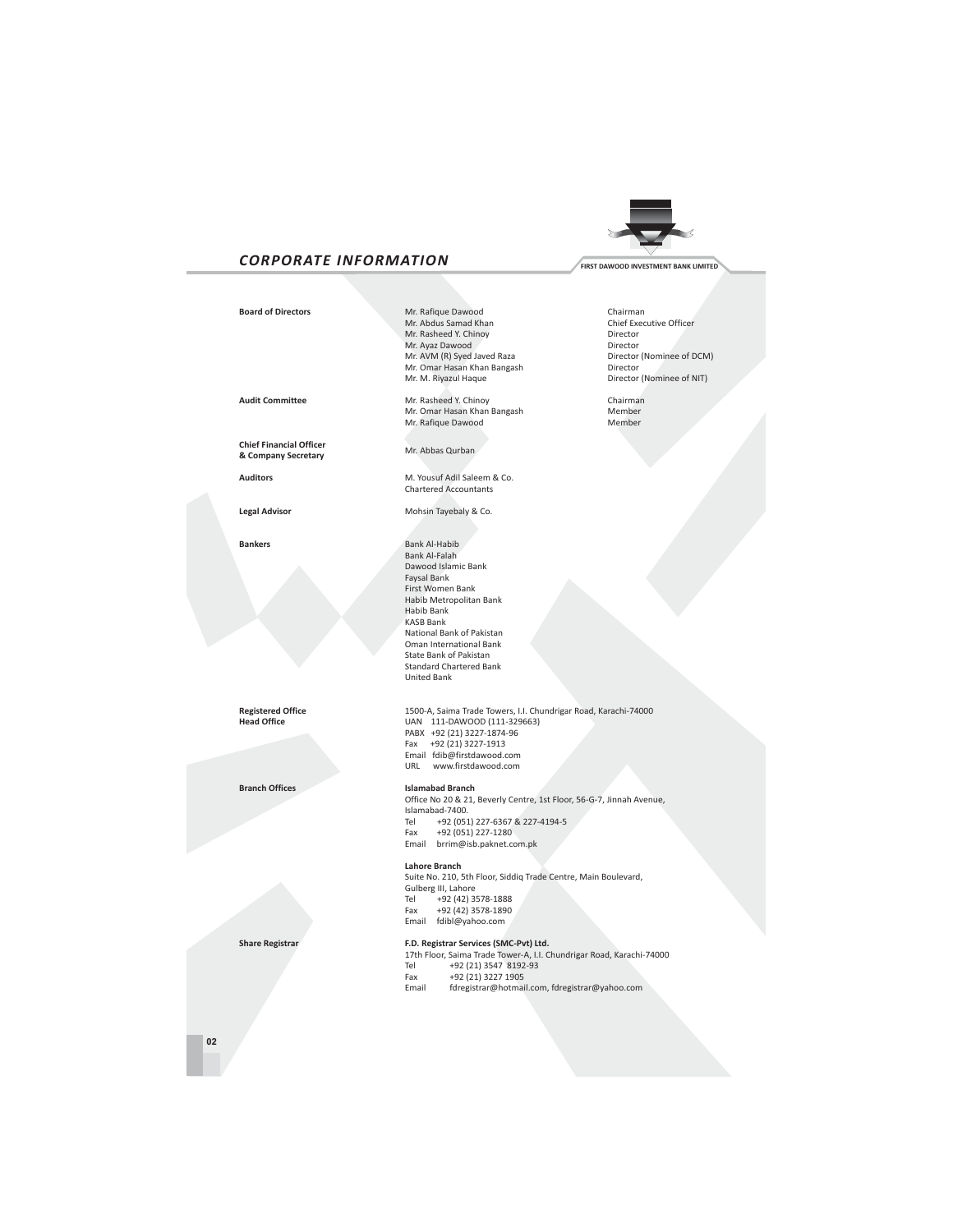



## IN THE NAME OF ALLAH THE MOST COMPASSIONATE, THE MOST MERCIFUL

### **Dear Shareholders.**

The Board of Directors of First Dawood Investment Bank Limited ("FDIB" or the "Company") is pleased to present the reviewed interim financial statements of the Company for the period ended December 31, 2010.

The year 2010 was another year of financial turmoil in the history of Pakistan. The widening budgetary gaps, and higher inflation rate has been continuously haunting the economic indicators. Political image of the country, tainted with controversies and alleged corruption combined with bad governance is not letting the economy to lead to recovery. Due to this upheaval and unending inflationary pressures, cost of doing business has become unacceptable. Persistent increase in interest rates, hike in electricity & gas tariffs & increased Government borrowing from the banks further sky rocketed the inflation which started eroding the purchasing power and deteriorated savings in the economy. This situation directly hits the financial sector of the country in general and SME in particular, which is being catered to by the NBFC sector.

Your company during the 1st half for financial year 2010-11, has reported after-tax profit of Rs.59.22 million as compared to loss of Rs.87.86 million during corresponding period last year. Gross revenue for the quarter is Rs.118.33 million as compared to Rs.87.06 million last year. The increase in revenue is mainly attributed to reversal of suspended income due to improved recoveries. Administrative expenses for the period under review shows declining trend and stands at Rs.49.84 million as compared to Rs.51.71 million in previous period. Financial Cost drastically reduced to Rs.51.44 million from Rs.159.10 during previous period. The main factor of this reduction was settlement of liabilities, and restructuring a small portion on softer terms.

Your company licenses for renewal of Investment Finance Services and Leasing are still awaited from SECP, despite the fact that the company is fully equity compliant

During the period under report the management has directed its concentration to adequate recoveries from problem loans, which in the present scenario is the back bone to let the company sustain its present state of affairs and gear up itself for normal business activities to be undertaken soonest possible.

The Board of Directors acknowledges and appreciates the collective effort and contribution of all staff and management. We also take this opportunity to express our gratitude to SECP, our valued customers, business partners, other stakeholders, shareholders and particularly our creditors for their continued patience, confidence and patronage.

Let us work together and strive hard to make FDIBL the best and most efficient Investment Bank of Pakistan.

> On behalf of the Board of Directors First Dawood Investment Bank Ltd.

February 26, 2011 Karachi

> **Rafique Dawood** Chairman

> > 03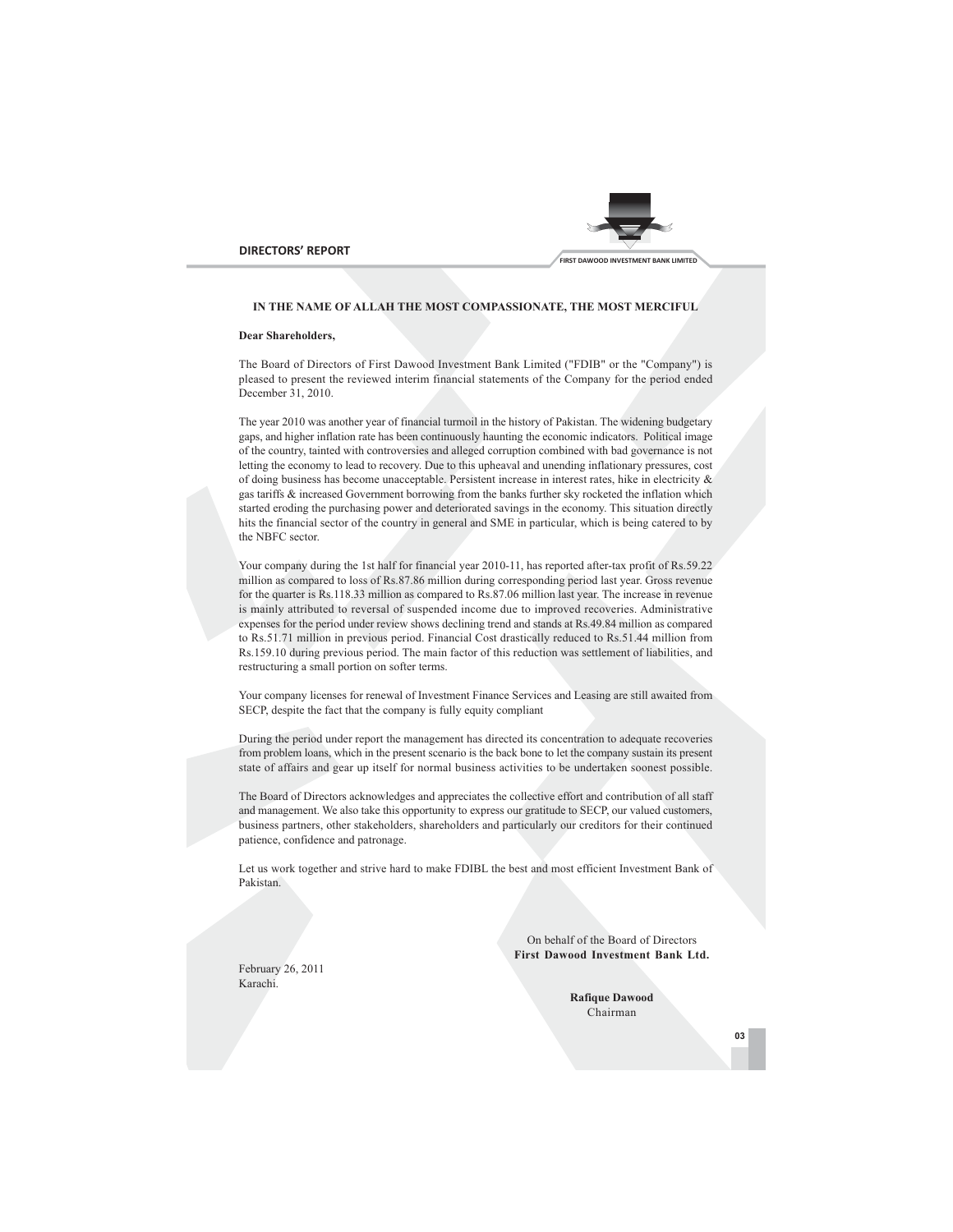ALIDITORS' REPORT TO THE **SHAREHOLDERS ON REVIEW** OF INTERIM FINANCIAL INFORMATION



# **Deloitte**

M. Yousuf Adil Saleem & Co **M. Yousuf Adil Saleem & Co**<br>Chartered Accountants<br>Cavish Court, A-35, Block 7 & 8<br>KCHSU, Sharea Faisal,<br>Karachi-75350<br>Pakistan

UAN: +92 (0) 21 111-55-2626<br>Fax: +92 (0) 21-3454 1314<br>Web: www.deloitte.com

### **Introduction**

We have reviewed the accompanying condensed interim balance sheet of First Dawood Investment Bank Limited ("the company") as at December 31, 2010, and the related condensed interim profit and loss account, condensed interim statement of comprehensive income, condensed interim cash flow statement, condensed interim statement of changes in equity and notes to the accounts for the six months ended December 31, 2010 (here-in-after referred to as the "interim financial information"). Management is responsible for the preparation and fair presentation of this interim financial information in accordance with approved accounting standards as applicable in Pakistan. Our responsibility is to express a conclusion on this interim financial information based on our review. The figures of the condensed interim balance sheet, condensed interim profit and loss account, condensed interim statement of comprehensive income and condensed interim statement of changes in equity for the quarters ended December 31, 2009 and 2010 have not been reviewed, as we are required to review only the cumulative figures for the half year ended December 31, 2010.

### **Scope of Review**

We conducted our review in accordance with International Standard on Review Engagements 2410, "Review of Interim Financial Information performed by the Independent Auditor of the Entity". A review of interim financial information consists of making inquiries, primarily of persons responsible for financial and accounting matters, and applying analytical and other review procedures. A review is substantially less in scope than an audit conducted in accordance with International Standards on Auditing and consequently does not enable us to obtain assurance that we would become aware of all significant matters that might be identified in an audit. Accordingly, we do not express an audit opinion.

### Conclusion

Based on our review, nothing has come to our attention that causes us to believe that the accompanying interim financial information as of and for the half year ended December 31, 2010 is not prepared, in all material respects, in accordance with approved accounting standards as applicable in Pakistan for interim financial reporting.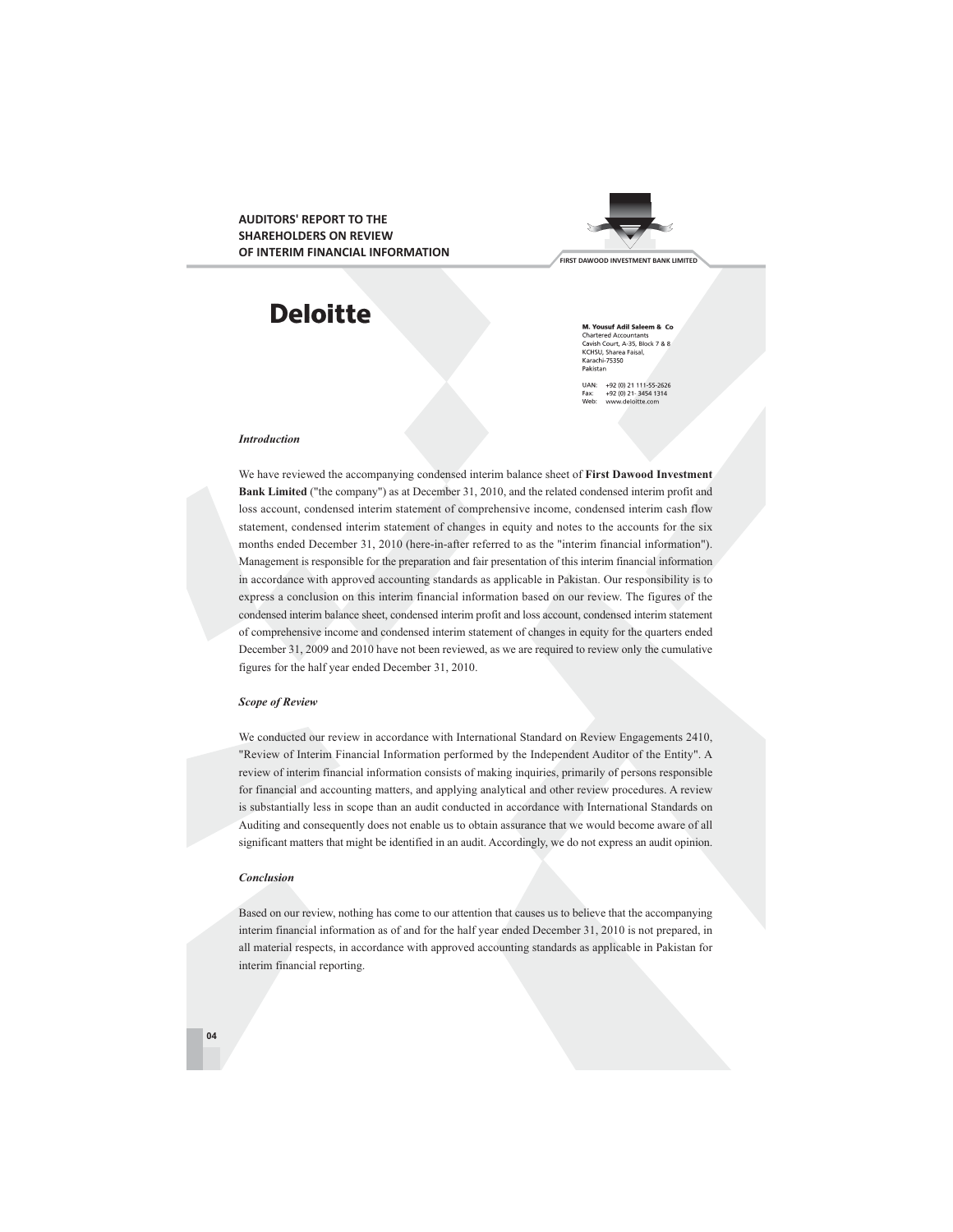# **AUDITORS' REPORT TO THE SHAREHOLDERS ON REVIEW** OF INTERIM FINANCIAL INFORMATION



Without qualifying our conclusion we draw attention to following: -

- As fully described in note 1.3 to the interim financial information, the company in the financial  $1.$ year 2008-2009 suffered substantial losses which resulted into erosion of equity and its business licenses were not renewed. The company successfully arranged restructuring of its liabilities in the previous financial year and the period under review which has resulted in improvement in its financial position and the results of its operations. There are still significant uncertainties as described in the said note and note 21.1.1 to the financial statements. During the period under review SECP again conducted an inspection of the company's operations for renewal of licenses. Management is confident that after the inspection its licenses will be renewed shortly and that the company will be able to settle its remaining debts and streamline its operations.
- $\overline{2}$ . As mentioned in note 21.1.1 to the interim financial information, the company has unfunded exposures in respect of performance guarantees and letters of comfort of Rs. 3,441 million issued on behalf of its customers. As stated in the said note, the company does not foresee any exposure of cash outflows and as such has not provided for any liability there against.

### **Chartered Accountants**

Karachi Dated: February 26, 2010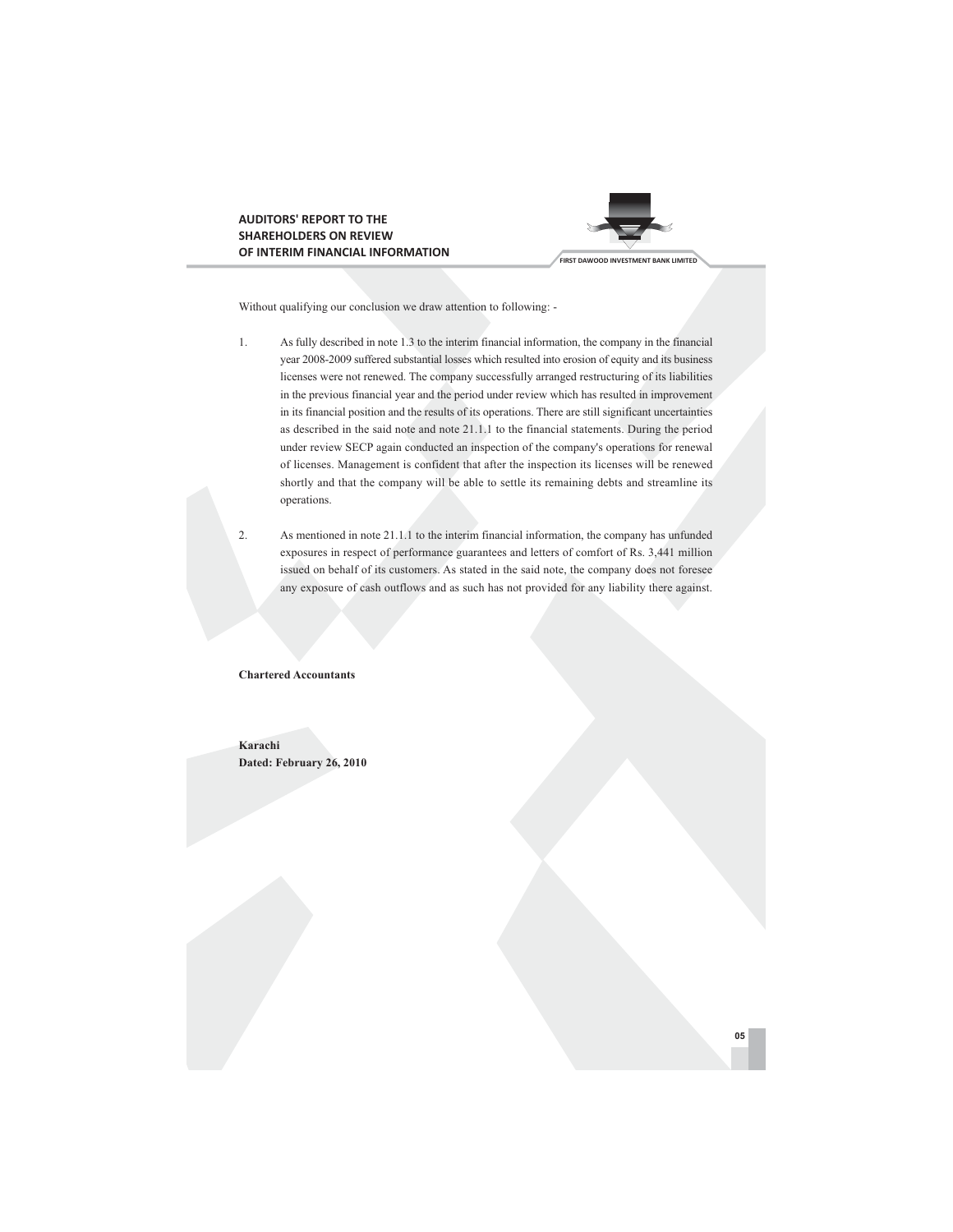# **CONDENSED INTERIM BALANCE SHEET**

AS AT DECEMBER 31, 2010



FIRST DAWOOD INVESTMENT BANK LIMITED

|                                                                       |      | <b>Unaudited</b><br>December 31,<br>2010 | <b>Audited</b><br><b>June 30.</b><br>2010 |  |
|-----------------------------------------------------------------------|------|------------------------------------------|-------------------------------------------|--|
|                                                                       | Note | <b>Rupees</b>                            | <b>Rupees</b>                             |  |
| <b>ASSETS</b>                                                         |      |                                          |                                           |  |
| NON CURRENT ASSETS                                                    |      |                                          |                                           |  |
| Property and Equipment                                                | 5    | 16,069,948                               | 9,431,583                                 |  |
| <b>Investment Properties</b>                                          | 6    | 164,695,896                              | 191,037,708                               |  |
| Net Investment in Lease Finance                                       | 7    | 76,075,139                               | 288,753,097                               |  |
| Long-Term Investments                                                 | 8    | 173,566,264                              | 22,961,150                                |  |
| Long-Term Finances                                                    | 9    | 42,300,152                               | 191,792,808                               |  |
| Long-Term Loans                                                       |      | 353,010                                  | 461,060                                   |  |
| Long-Term Deposits                                                    |      | 2,763,500                                | 4,763,500                                 |  |
| Deferred Tax Assets                                                   |      | 144,228,543                              | 147,528,543                               |  |
| <b>CURRENT ASSETS</b>                                                 |      | 620,052,452                              | 856,729,449                               |  |
| <b>Current Portion of Non-Current Assets</b>                          | 10   | 1,075,265,495                            | 1,052,765,571                             |  |
| Short-Term Investments                                                | 11   | 156,579,124                              | 578,818,839                               |  |
| <b>Placements and Finances</b>                                        | 12   | 290,936,450                              | 332,219,665                               |  |
| <b>Advance Against Lease Commitments</b>                              |      | 28,531,099                               | 30,031,100                                |  |
| Advances and Prepayments                                              |      | 22,859,515                               | 23,329,725                                |  |
| <b>Interest Accrued</b>                                               |      | 50,040,288                               | 64,818,615                                |  |
| Other Receivables                                                     |      | 81,421,225                               | 62,808,209                                |  |
| Cash and Bank Balances                                                |      | 74,617,206                               | 146,587,174                               |  |
|                                                                       |      | 1,780,250,402                            | 2,291,378,898                             |  |
|                                                                       |      | 2,400,302,854                            | 3,148,108,347                             |  |
|                                                                       |      |                                          |                                           |  |
| <b>EQUITY AND LIABILITIES</b>                                         |      |                                          |                                           |  |
| Ordinary Shares                                                       | 13   | 626,492,900                              | 626,492,900                               |  |
| Preference Shares                                                     | 13   | 715,833,540                              | 715,833,540                               |  |
|                                                                       |      | 1,342,326,440                            | 1,342,326,440                             |  |
| Reserves                                                              |      | 345,589,407                              | 333,744,789                               |  |
| <b>Accumulated Loss</b>                                               |      | (954, 563, 733)                          | (987, 507, 862)                           |  |
|                                                                       |      | 733, 352, 114                            | 688, 563, 367                             |  |
| Deficit on Revaluation of Investments                                 |      | (70, 836, 205)                           | (67,870,526)                              |  |
|                                                                       |      | 662,515,909                              | 620,692,841                               |  |
| <b>NON CURRENT LIABILITIES</b>                                        |      |                                          |                                           |  |
| Redeemable Capital                                                    | 14   | 345,000,000                              | 345,000,000                               |  |
| Long-Term Loans                                                       | 15   | 689,579,793                              | 752,010,405                               |  |
| Certificates of Investment                                            |      |                                          | 9,374,497                                 |  |
| Long Term Lease Deposits                                              |      | 18,818,813                               | 111,158,142                               |  |
|                                                                       |      | 1,053,398,606                            | 1,217,543,044                             |  |
| <b>CURRENT LIABILITIES</b>                                            |      |                                          |                                           |  |
| Current Portion of Long-Term Liabilities                              | 16   | 230,653,504                              | 275,652,668                               |  |
| Mark-up Accrued                                                       |      | 128,991,760                              | 164, 117, 877                             |  |
| <b>Short Term Borrowings</b>                                          | 17   | 106,222,309                              | 505,645,127                               |  |
| Certificates of Investment                                            | 18   | 170,000,000                              | 325,000,000                               |  |
| Accrued and Other Liabilities                                         |      | 40,644,966                               | 34,586,690                                |  |
| Taxation                                                              |      | 7,875,800                                | 4,870,100                                 |  |
|                                                                       |      | 684,388,339                              | 1,309,872,462                             |  |
| <b>CONTINGENCIES AND COMMITMENTS</b>                                  | 19   |                                          |                                           |  |
|                                                                       |      | 2,400,302,854                            | 3,148,108,347                             |  |
|                                                                       |      |                                          |                                           |  |
| The annexed notes form an integral part of these financial statements |      |                                          |                                           |  |

CHIEF EXECUTIVE OFFICER

**DIRECTOR** 

06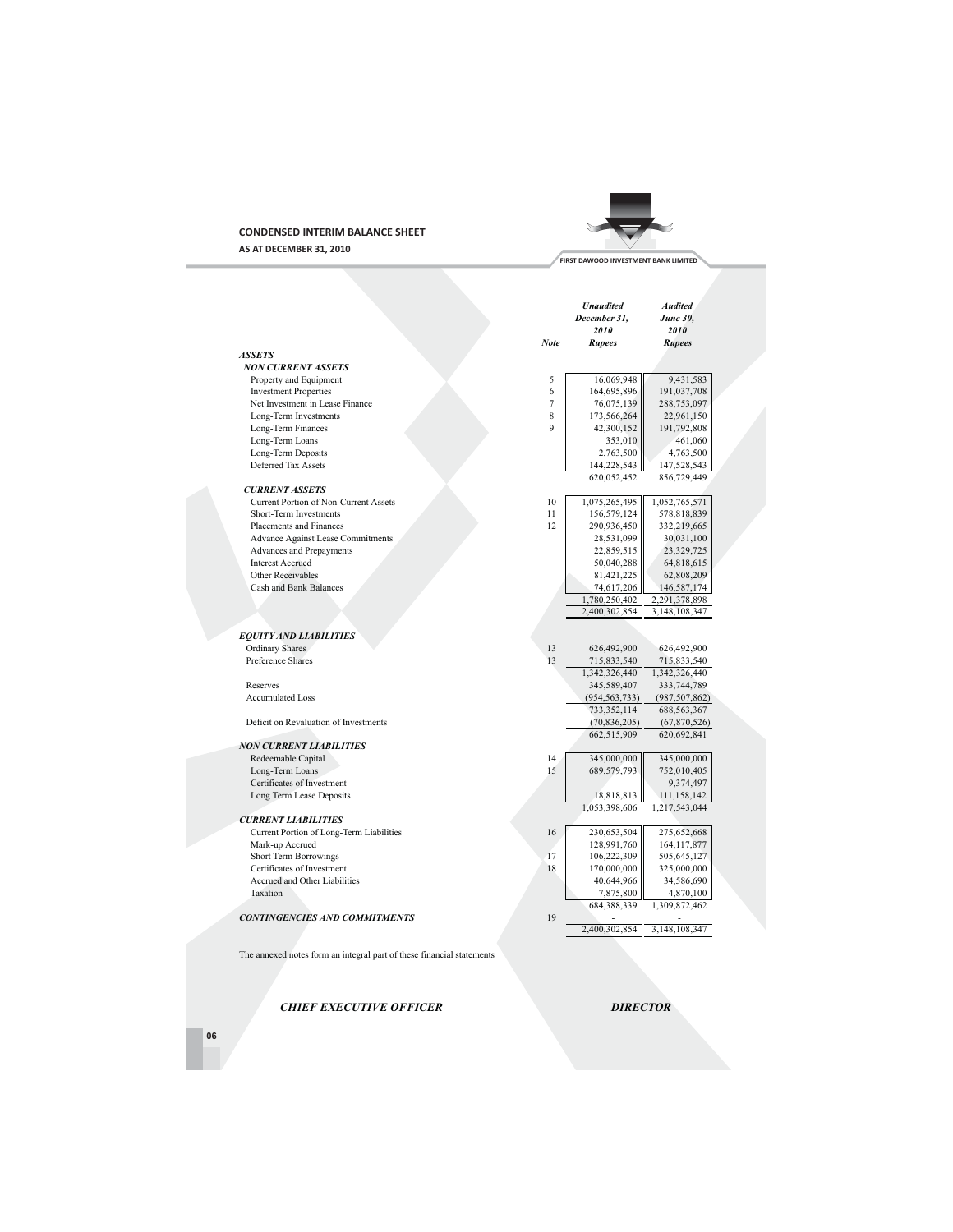# **CONDENSED INTERIM PROFIT AND LOSS ACCOUNT (UNAUDITED)** FOR THE SIX MONTHS AND QUARTER ENDED DECEMBER 31, 2010



FIRST DAWOOD INVESTMENT BANK LIMITED

|                                                       |      | Six months ended<br>December 31 |                                               | <b>Ouarter</b> ended<br>December 31 |                 |
|-------------------------------------------------------|------|---------------------------------|-----------------------------------------------|-------------------------------------|-----------------|
|                                                       |      | 2010                            | 2009                                          | 2010                                | 2009            |
|                                                       | Note |                                 | $\langle$ ------------- Rupees -------------> |                                     |                 |
|                                                       |      |                                 |                                               |                                     |                 |
| <b>Income</b>                                         |      |                                 |                                               |                                     |                 |
| Lease Income                                          |      | 29,551,129                      | 19,579,941                                    | 24,225,165                          | (2,158,282)     |
| Return on Deposits and Investments                    |      | 56,393,760                      | 95,901,192                                    | 44,000,794                          | 34,984,587      |
| Loss on Sale of Securities                            |      | (8,372,166)                     | (79, 425, 878)                                | (8,774,566)                         | (85, 584, 572)  |
| Return on Long-Term Finances                          |      | 20,317,934                      | 36,947,211                                    | 7,046,308                           | 6,012,833       |
| Loss on de-recognition of Financial Assets            |      | (18,707,169)                    |                                               | (18, 707, 169)                      |                 |
| <b>Brokerage Income</b>                               |      |                                 | 2,027,330                                     |                                     | 1,057,600       |
| Exchange Gain                                         |      | 2,217                           | 7,042                                         | (628)                               | 7,042           |
| Other Income                                          | 20   | 39,148,316                      | 12,027,036                                    | 22,911,537                          | 4,495,142       |
|                                                       |      | 118,334,021                     | 87,063,874                                    | 70,701,441                          | (41, 185, 650)  |
| Provision / Changes in Fair Value                     |      |                                 |                                               |                                     |                 |
| Reversal / (Provision) for Lease Losses and           |      |                                 |                                               |                                     |                 |
| Doubtful Recoveries                                   | 21   | 35,014,765                      | 56,691,346                                    | 16,985,485                          | (31,691,346)    |
| Reversal of Impairment in Financial Assets            |      | 1,152,614                       |                                               |                                     |                 |
| Deficit on Revaluation of Held for Trading Securities |      |                                 |                                               |                                     | 389,313         |
|                                                       |      | 36,167,379                      | 56,691,346                                    | 16,985,485                          | (31, 302, 033)  |
|                                                       |      | 154,501,400                     | 143,755,220                                   | 87,686,926                          | (9,883,617)     |
|                                                       |      |                                 |                                               |                                     |                 |
| <b>Expenditure</b>                                    |      |                                 |                                               |                                     |                 |
| Administrative and Operating Expenses                 |      | (49, 840, 875)                  | (51, 708, 817)                                | (30,036,000)                        | (31, 695, 930)  |
| <b>Financial Charges</b>                              |      | (51, 438, 913)                  | (159, 101, 759)                               | (35,866,644)                        | (48, 661, 500)  |
|                                                       |      | (101, 279, 788)                 | (210, 810, 576)                               | (65,902,644)                        | (80, 357, 430)  |
| Share of Profit / (Loss) of Associates                |      | 12,307,177                      | (18, 754, 817)                                | (2,141,969)                         | (18,621,822)    |
| Profit / (Loss) before Taxation                       |      | 65,528,789                      | (85, 810, 173)                                | 19,642,313                          | (108, 862, 869) |
| <b>Taxation</b>                                       |      |                                 |                                               |                                     |                 |
| Current                                               |      | 3,005,700                       | 2,050,000                                     | 2,005,700                           | 850,000         |
| Deferred                                              |      | 3,300,000                       |                                               | 3,300,000                           |                 |
|                                                       |      | 6,305,700                       | 2,050,000                                     | 5,305,700                           | 850,000         |
| Profit / (Loss) after Taxation                        |      | 59,223,089                      | (87, 860, 173)                                | 14,336,613                          | (109, 712, 869) |
|                                                       |      |                                 |                                               |                                     |                 |
| Earnings Per Share - Basic and Diluted                |      | 0.95                            | (1.40)                                        | 0.23                                | (1.75)          |

The annexed notes form an integral part of these financial statements

**CHIEF EXECUTIVE OFFICER** 

**DIRECTOR**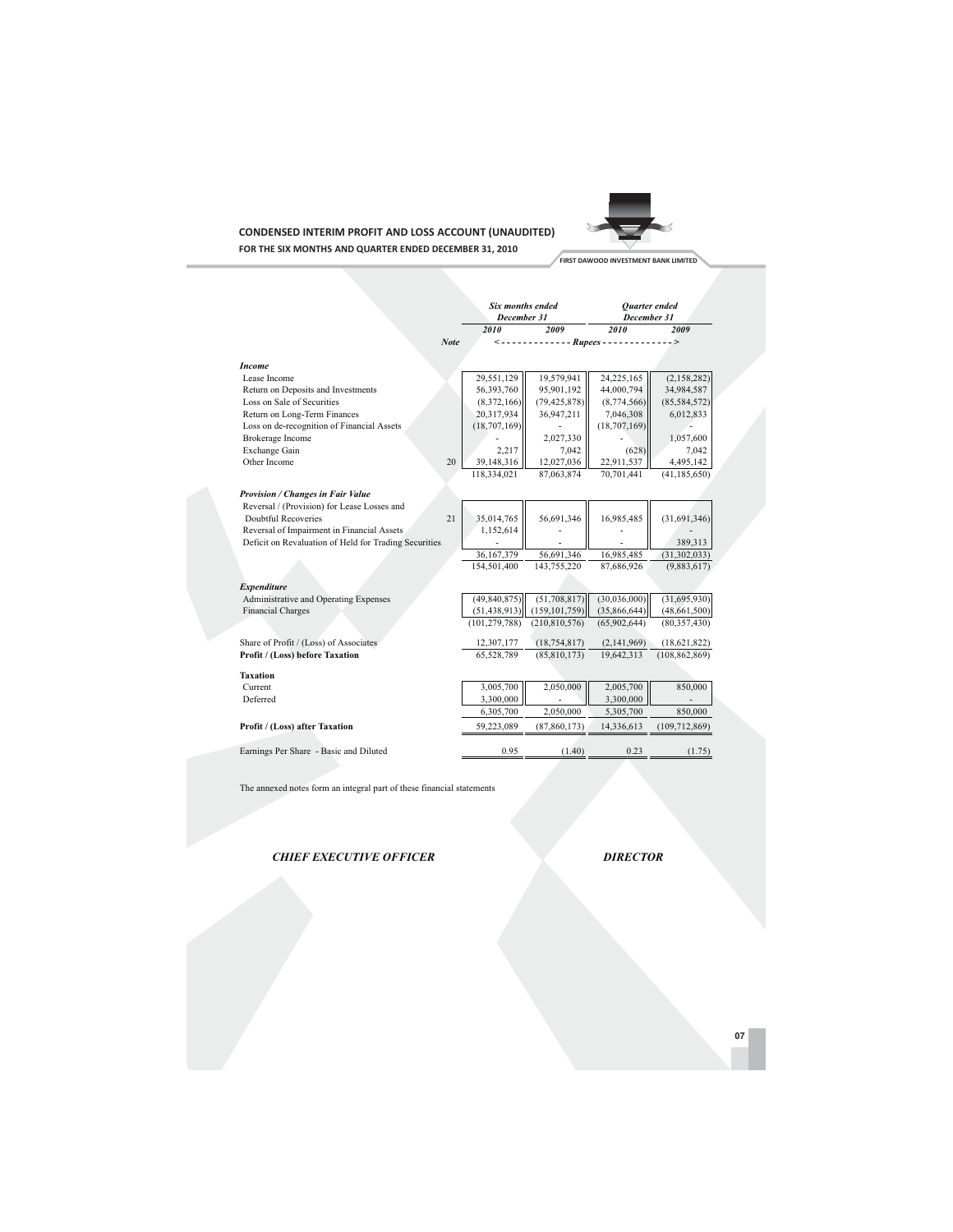

# **CONDENSED INTERIM CASH FLOW STATEMENT (UNAUDITED)** FOR THE SIX MONTHS ENDED DECEMBER 31, 2010

| FIRST DAWOOD INVESTMENT BANK LIMITED |  |
|--------------------------------------|--|
|--------------------------------------|--|

|                                                                                                                                                         | Six months ended<br>December 31                        |                                                     |
|---------------------------------------------------------------------------------------------------------------------------------------------------------|--------------------------------------------------------|-----------------------------------------------------|
|                                                                                                                                                         | 2010                                                   | 2009                                                |
|                                                                                                                                                         | <b>Rupees</b>                                          | Rupees                                              |
| <b>CASH FLOWS FROM OPERATING ACTIVITIES</b><br>A.                                                                                                       |                                                        |                                                     |
| Profit / (Loss) Before Taxation                                                                                                                         | 65,528,789                                             | (85,810,173)                                        |
| Adjustments:                                                                                                                                            |                                                        |                                                     |
| Depreciation                                                                                                                                            | 1,919,795                                              | 1,851,632                                           |
| Loss on Sale of Investments                                                                                                                             | 8,372,166                                              | 78,012,010                                          |
| Share of (Profit)/ loss of Investment in Associates                                                                                                     | (12, 307, 177)                                         | 18,754,817                                          |
| <b>Financial Charges</b>                                                                                                                                | 51,438,913                                             | 159, 101, 759                                       |
| Gain on Sale of Property, Plant and Equipment                                                                                                           | (185, 475)                                             |                                                     |
| Provision for Gratuity                                                                                                                                  |                                                        | 10,050,530                                          |
| Provision against Lease Losses and Doubtful Recoveries                                                                                                  | (35,014,765)                                           |                                                     |
| Reversal of Impairment in Financial Assets                                                                                                              | (1,152,614)                                            | (56,691,346)                                        |
| Other Income                                                                                                                                            | 9,705,479                                              |                                                     |
| Loss on de-recognition of Financial Assets                                                                                                              | 18,707,169                                             |                                                     |
|                                                                                                                                                         | 41,483,491                                             | 211,079,402                                         |
| Operating Cash Flow Before Movements in Working Capital                                                                                                 | 107,012,280                                            | 125,269,229                                         |
| (Increase) / Decrease in Operating Assets<br>Net investment in Lease Finance<br>Long-Term Finances<br>Long-Term Loans<br><b>Placements and Finances</b> | 237,175,633<br>14,473,474<br>193,971<br>(96, 520, 324) | 94,194,969<br>343,704,154<br>184,533<br>561,936,759 |
| Advance Against Lease Commitments                                                                                                                       | 1,500,001                                              |                                                     |
| Advances and Prepayments<br><b>Interest Accrued</b>                                                                                                     | 1,522,083<br>12,454,008                                | (602,989)<br>62,380,723                             |
| Other Receivables                                                                                                                                       | (42, 613, 016)                                         | 8,251,491                                           |
|                                                                                                                                                         | 128,185,830                                            | 1,070,049,640                                       |
|                                                                                                                                                         | 235,198,110                                            | 1,195,318,869                                       |
| Increase / (Decrease) in operating liabilities                                                                                                          |                                                        |                                                     |
|                                                                                                                                                         |                                                        |                                                     |
| Certificates of Investment / Deposit<br>Long Term Lease Deposits                                                                                        | (15, 566, 522)<br>(128, 187, 467)                      | (572, 209, 512)<br>(13, 456, 477)                   |
|                                                                                                                                                         |                                                        |                                                     |
| <b>Short Term Borrowings</b><br>Accrued and Other Liabilities                                                                                           | 91,474,846                                             | (118, 244, 863)                                     |
|                                                                                                                                                         | (43,697,676)                                           | (3, 585, 352)                                       |
|                                                                                                                                                         | (95, 976, 819)                                         | (707, 496, 204)                                     |
| Financial Charges Paid                                                                                                                                  | (64, 631, 984)                                         | (135, 432, 480)                                     |
| <b>Gratuity Paid</b>                                                                                                                                    |                                                        | (1,019,507)                                         |
| Tax Paid                                                                                                                                                | (1,051,873)                                            | (1,984,708)                                         |
| Net Cash Generated in Operating Activities                                                                                                              | 73,537,434                                             | 349,385,970                                         |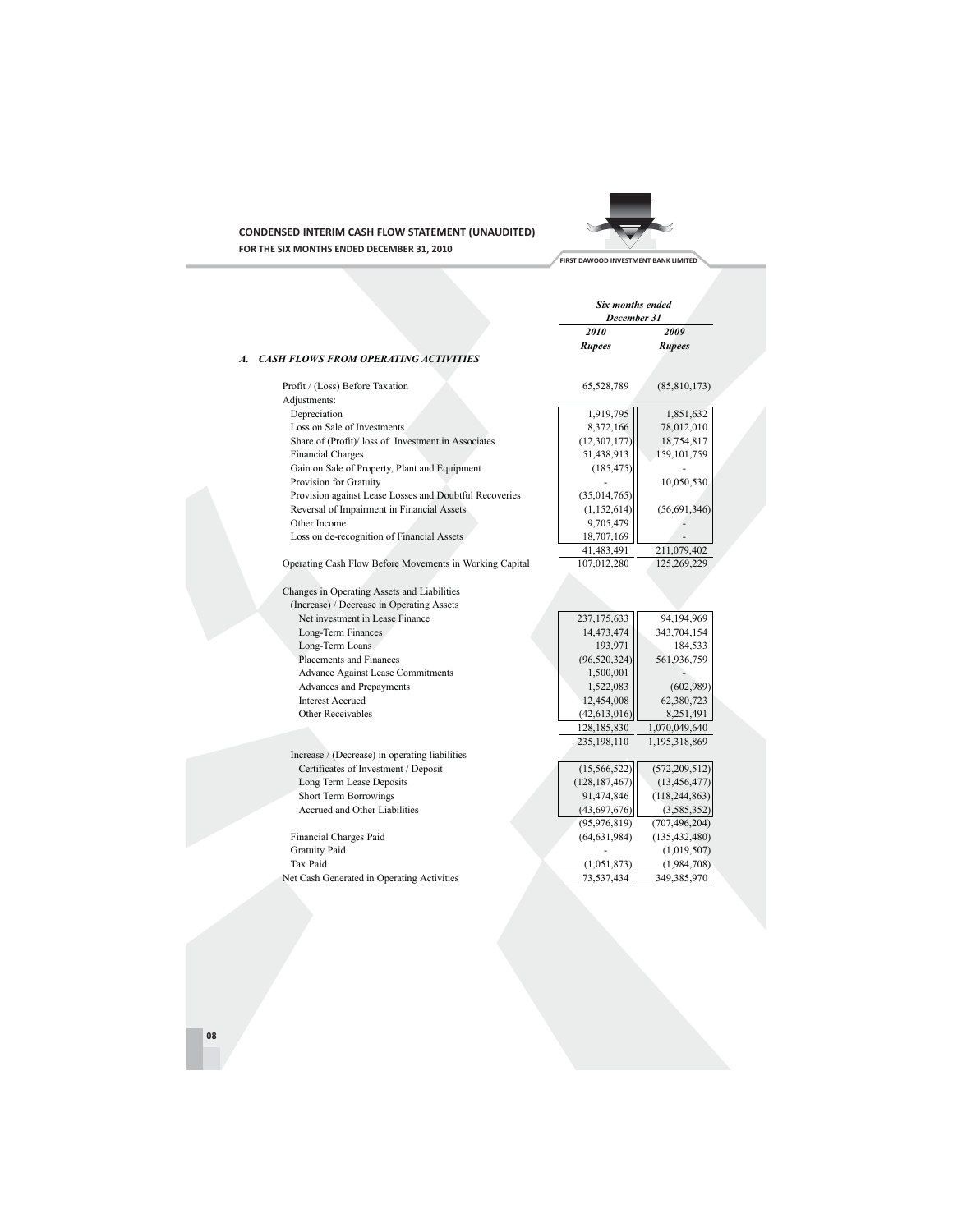

**CONDENSED INTERIM CASH FLOW STATEMENT (UNAUDITED)** FOR THE SIX MONTHS ENDED DECEMBER 31, 2010

|    |                                                      |             | Six months ended<br>December 31 |                 |
|----|------------------------------------------------------|-------------|---------------------------------|-----------------|
|    |                                                      |             | 2010                            | 2009            |
|    |                                                      | <b>Note</b> | <b>Rupees</b>                   | <b>Rupees</b>   |
| B. | <b>CASH FLOWS FROM INVESTING ACTIVITIES</b>          |             |                                 |                 |
|    | Purchase of Property and Equipment                   |             | (8,636,585)                     | (37, 633, 822)  |
|    | Purchase of Investment Property                      |             |                                 | (93,600,000)    |
|    | Proceed from Sale of Property and Equipment          |             | 263,900                         | 54,665,092      |
|    | Long-Term Investments                                |             | (136, 552, 931)                 | 56,580,663      |
|    | Long-Term Deposits                                   |             | 2,000,000                       | (126,000)       |
|    | Short-Term Investments                               |             | 91,259,951                      | (640, 454)      |
|    | Net Cash (Used in) / from Investing Activities       |             | (51,665,665)                    | (20, 754, 521)  |
|    |                                                      |             |                                 |                 |
| C. | <b>CASH FLOWS FROM FINANCING ACTIVITIES</b>          |             |                                 |                 |
|    | Long-Term Loans Obtained                             |             | 8,000,000                       | 87,519,435      |
|    | Repayment of Long-Term Loans                         |             | (1,892,755)                     |                 |
|    | Net Cash from Financing Activities                   |             | 6,107,245                       | 87,519,435      |
|    | Net Increase / (Decrease) in Cash and Bank Balances  |             | 27,979,014                      | 416,150,884     |
|    |                                                      |             |                                 |                 |
|    | Cash and Cash Equivalents at Beginning of the Period |             | 46,638,192                      | (394, 394, 873) |
|    |                                                      |             |                                 |                 |

The annexed notes form an integral part of these financial statements

Cash and Cash Equivalents at End of the Period

**CHIEF EXECUTIVE OFFICER** 

**DIRECTOR** 

21,756,011

74,617,206

 $22$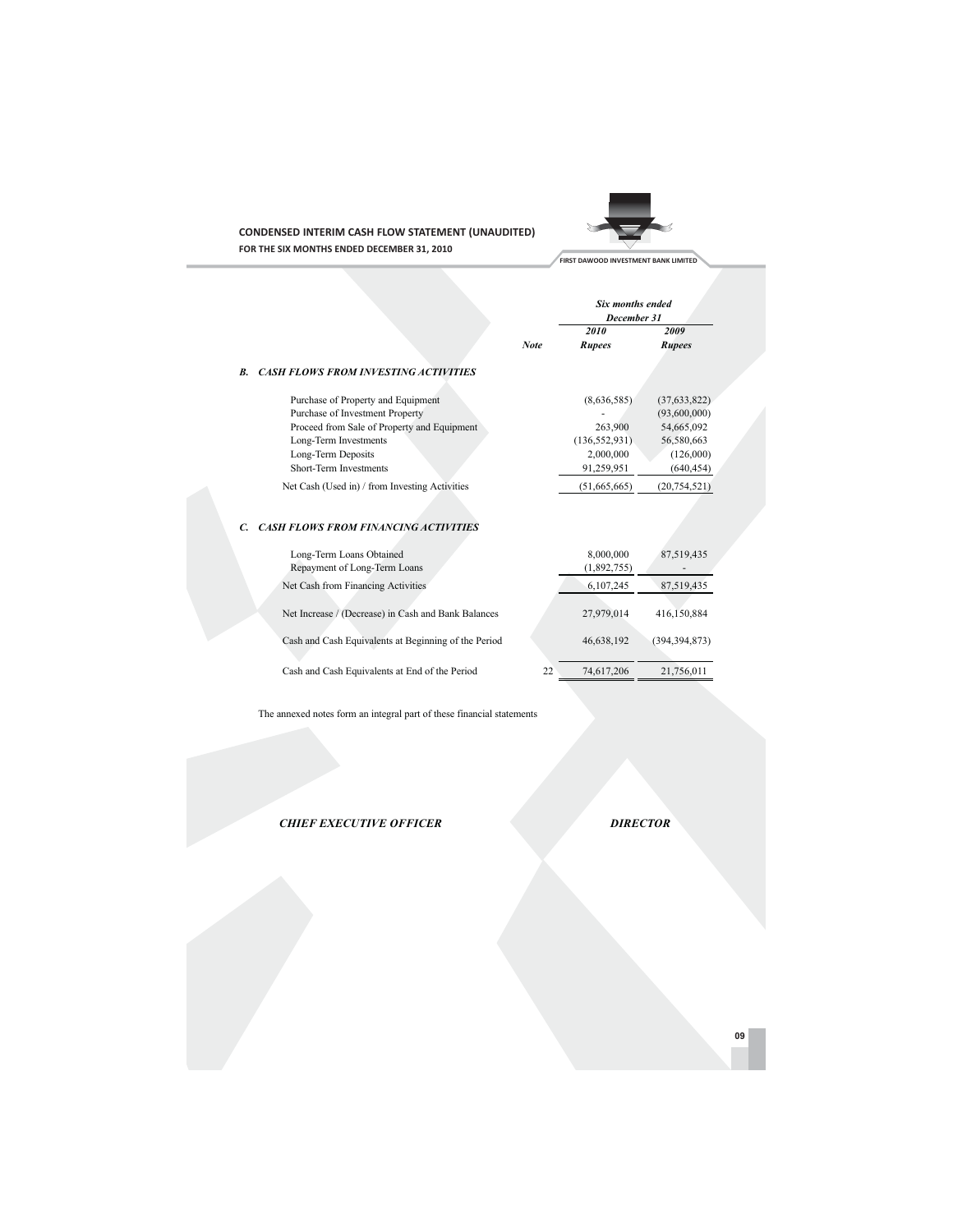

**CONDENSED INTERIM STATEMENT OF COMPREHENSIVE INCOME** FOR THE SIX MONTHS ENDED DECEMBER 31, 2010

**Contract Contract** 

|                                                                                         |             | Six months ended<br>December 31 |                         | Ouarter ended<br>December 31 |
|-----------------------------------------------------------------------------------------|-------------|---------------------------------|-------------------------|------------------------------|
|                                                                                         | 2010        | 2009                            | 2010                    | 2009                         |
|                                                                                         |             | ------                          | $Runees$ -------------> |                              |
| Profit / (Loss) after Taxation for the Period                                           | 59,223,089  | (87, 860, 173)                  | 14,336,613              | (109, 712, 869)              |
| Other Comprehensive Income                                                              |             |                                 |                         |                              |
| Surplus / (Deficit) on Remeasurement of<br>Investments Classified as Available for Sale | (4,710,685) | 39,264,712                      | (1,224,311)             | 223,539                      |
| Share of Surplus / (Deficit) on Remeasurement                                           |             |                                 |                         |                              |
| of Investments in Associate                                                             | 1,745,006   | 615,511                         | 1,632,476               | (928, 371)                   |
|                                                                                         | (2,965,679) | 39,880,223                      | 408,165                 | (704, 832)                   |
| Total Comprehensive Income for the period                                               | 56,257,410  | (47,979,950)                    | 14,744,778              | (110, 417, 701)              |

The annexed notes form an integral part of these financial statements

**CHIEF EXECUTIVE OFFICER** 

**DIRECTOR**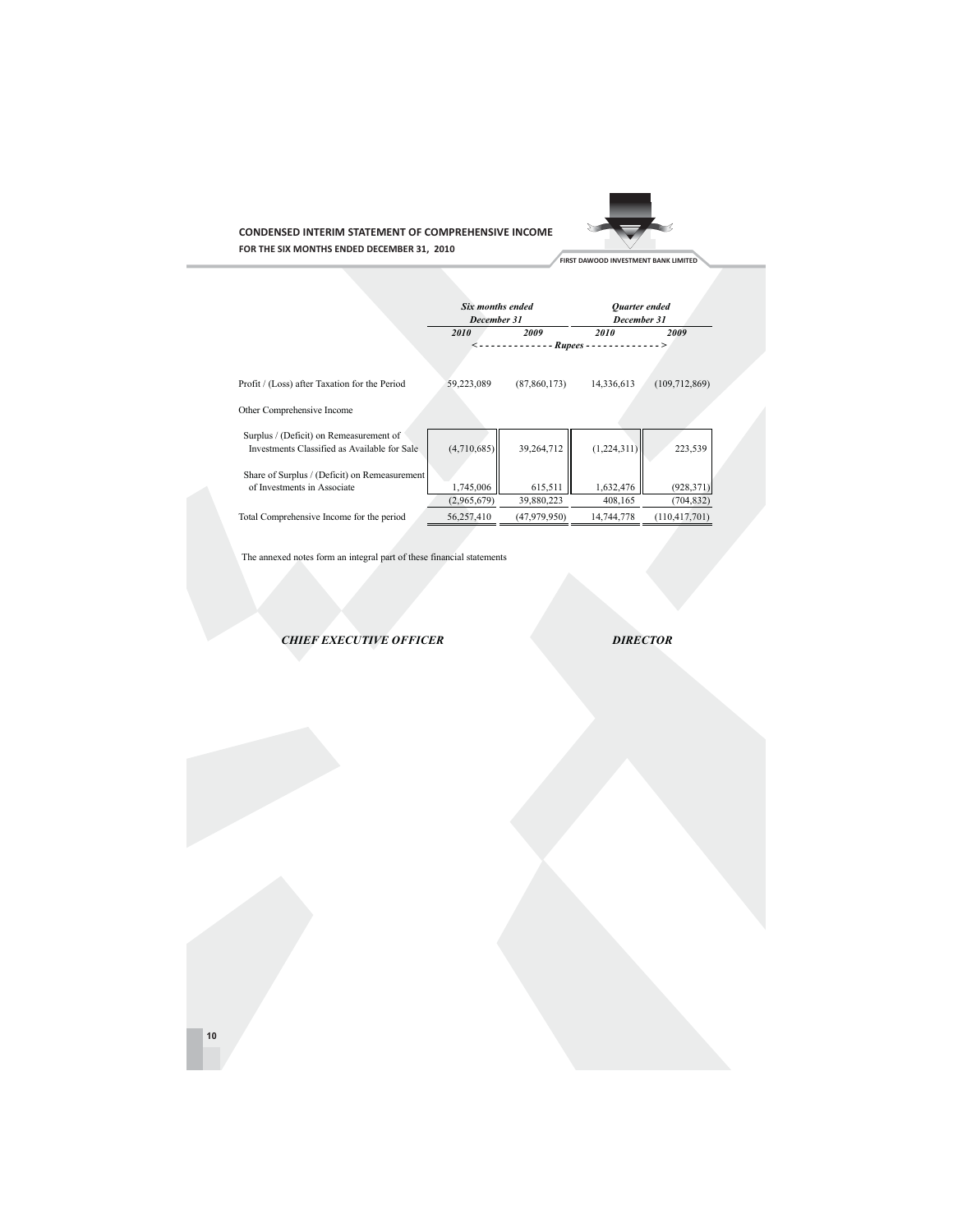

**CHANGES IN EQUITY (UNAUDITED)** FOR THE SIX MONTHS AND QUARTER ENDED DECEMBER 31, 2010

**CONDENSED INTERIM STATEMENT OF**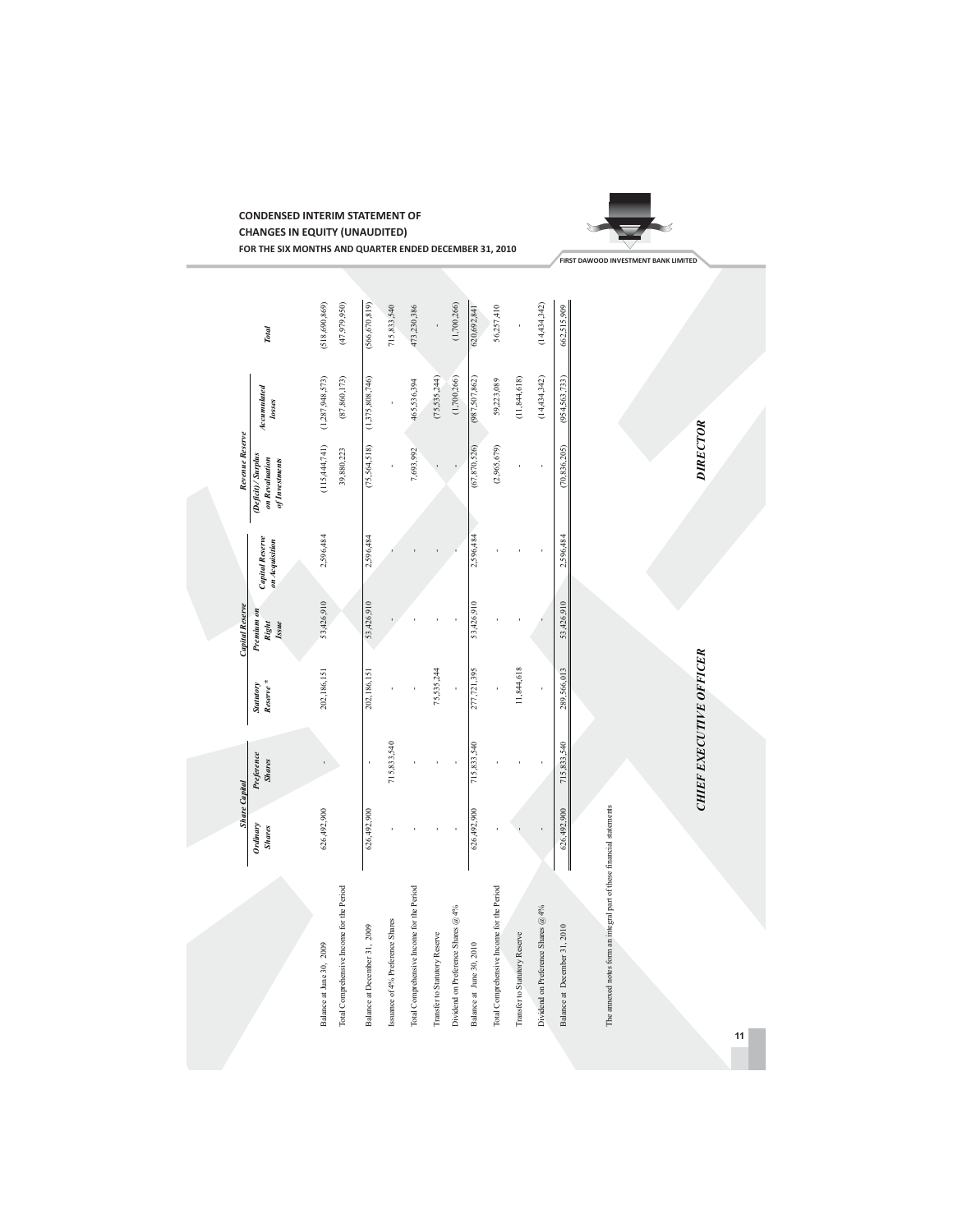NOTES TO THE CONDENSED INTERIM **FINANCIAL STATEMENTS (UNAUDITED)** FOR THE SIX MONTHS ENDED DECEMBER 31, 2010



#### **STATUS AND NATURE OF BUSINESS**  $\mathbf{I}$

- The Company was incorporated on June 22, 1994 as a public limited company under the Companies  $1.1$ Ordinance, 1984 and is listed on the Karachi Stock Exchange. Company had obtained license of Leasing business and Investment Finance Services under Non Banking Finance Companies (Establishment and Regulation) Rules, 2003 from the Securities and Exchange Commission of Pakistan (SECP) which are in the process of renewal. Registered office of the company is situated in Karachi, Sind.
- $1.2$ The Company is also acting as Trustees to Term Finance Certificates / Sukuk and mutual issued by various corporate clients. The value of such assets as at December 31, 2010 amounted to Rs. 23.415 million (June 30, 2010 : Rs.34,740 million).

#### $1.3$ **Challenges & Mitigation Plan**

The company started facing financial difficulties from second quarter of financial year 2008 - 09 as a result of unwarranted liquidity crunch in the financial sector which resulted in withdrawal of money market lines of NBFC sector. The clean money market lines of the Company of over Rs.5 billion from the banking sector were abruptly withdrawn and hence company was unable to repay its commitments promptly due to liquidity crunch. Certain banks and financial institutions filed cases and / or served legal notices against the company. These resulted in down grading of credit rating, non compliance of requirement of NBFC Regulations regarding minimum capital and suspension of leasing license and permission to issue certificates of investment and deposit

In order to meet the creditors' obligations company entered into settlements arrangement of its liabilities against assets owned by the Company. Due to stock market crash, MUFAP pricing, provisioning and settlements, the company incurred losses and its accumulated loss till June 2009 were Rs.1,288 million which resulted in a negative equity of Rs.519 million. These casted doubt about the going concern ability of the company during the year 2009. The intensity of such doubts created on the going concern ability of the Company have now significantly been diluted due to the following mitigation steps taken by the management and result acheived so far.

### Mitigating efforts and achievements

During the year 2009, a Steering Committee of the creditors was formed which recommended a settlement process. The process has been taken forward and to date the company has successfully able to pay / settle / restructure Rs. 9,500 million (almost 97%) of its liabilities of Rs. 9,818 million as at June 30, 2008 (principal and markup). The balance sheet footing of the Company reduced from Rs. 11,064 million (at June 30 2008) to Rs. 3,148 million as at June 30, 2010 and to Rs. 2,400 million as at December 31, 2010. Further, out of Rs.499.37 million outstanding COI's, Company repaid Rs. 498.13 million to individuals, provident funds and other corporate customers. The Company continued to remain current on its long term liabilities and 'Term Finance Certificates'.

### Debt equity swap, restructuring and settlement with financial institutions

The major lenders National Bank of Pakistan, Allied Bank Limited, The Bank of Khyber, National Insurance Company Limited, Askari Bank Limited and IGI Investment Bank Limited have converted a part of their outstanding debts to a Rs.715 million into 5 year convertible cumulative preference shares and settled their remaining balances against assets. These preference shares carries dividend rate of 4% and are non-participatory and callable.

During the last two years, Company has been able to settle laibilities of over Rs.7,000 million against its assets and those acquired from its borrowers. Further, Comapany has been able to restructure long and short term obligation valuing Rs.695 million into long term at a considerably reduced markup rates. These will result in increase in net spread of company significantly the impact of which will be reflected in the operating results of the company in future.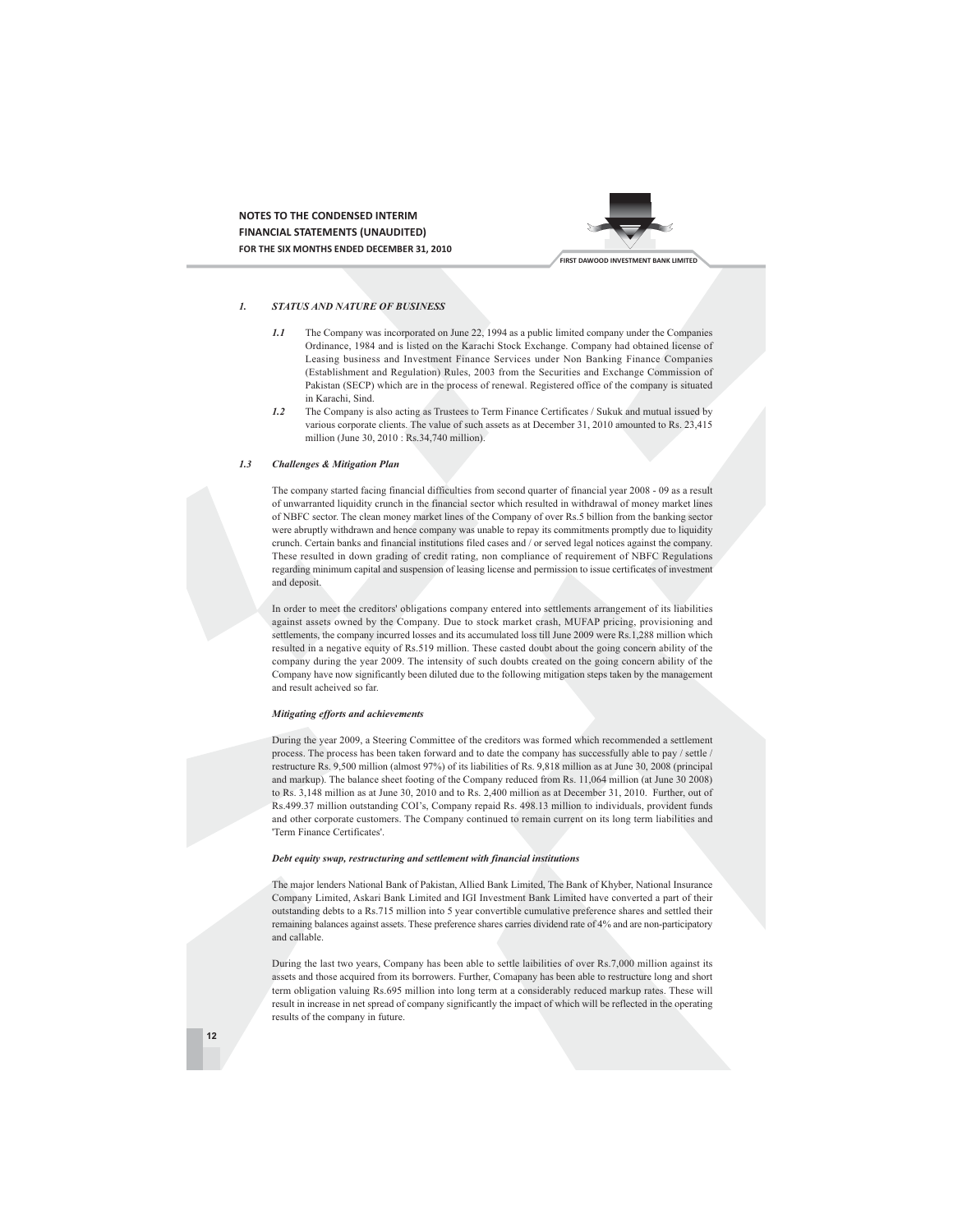

Further, the settlements and reoveries from debtors of the Company has resulted in a net reversal of provision Rs.35 million against loans / advances as on December 31, 2010 (June 30 2010: 204 million). The management expect the continuation of this trend in next few years.

### **Canital and equity**

The Board had considered 50% right issue of shares which is likely to be issued by June 30, 2011. Sponsoring directors are committed to subscribe their portion as Rs. 20 million cash injection and property worth Rs. 104 million, to add to the equity.

### Litigation cases by the creditors

Originally eight unsecured lenders having a total outlay of Rs.1 billion resorted to legal course. These institutions had lent clean money to the company and insisted for cash settlement. However, when the actual scenario (unprecedented liquidity crunch) was explained to them, five institutions settled their liabilities amounting to Rs. 800 million against company's assets via out of court settlement. However, three institutions (having exposure of Rs.210 million only) continue to insist for full cash settlement but they are being pursued to settle / restructure in the same fashion as done by others.

### **Bank** guarantees

The company initially had non-funded exposures in respect of performance guarantees of Rs.3,869 million issued on behalf of its customers. As mentioned in more detail in the notes, out of these, guarantees Rs. 2,260 million (June 2010: Rs.2,060 million) have either been settled or has expired. The guarantees amounting to Rs. 340 million (June 2010: Rs.340 million) are current. However, guarantees worth Rs.843.75 (June 2010 : Rs.843.75) million are under litigation and being defended by competent lawyers and the management is confident that no funded exposure will arise out of it. Apart from the above, guarantees worth Rs.536 million (June 2010: Rs.536 million) which have been called, are under negotiation with the beneficiaries. No provision is required against these guarantees as management does not anticipate any cash outflow. Further, subsequent to year end, the exposure of the Company in respect of guarantees against finances amounting to Rs.626 million will become nil due to restructuring by beneficiary banks.

### **Credit rating**

As of December 31, 2009, Pakistan Credit Rating Agency (PACRA) downgraded company's rating to "D" (Previous Entity ratings; long-term: BB; short term B) despite the fact that reasonable restructuring / settlements had been achieved. The management feel that the 'Rating Agency' had developed 'selective rating criteria' and have recorded its protest. At this point when most of the concerns are resolved, the company will apply soon for fresh credit rating, which in view of turning around will hopefully be minimum investment grade.

### **SECP** report

The Securities and Exchange Commission of Pakistan (SECP) had undertaken inspection of the books and affairs of company and issued inspection report on May 21, 2009 identifying certain non-compliances and irregularities in the affairs of the company. The company had submitted detailed reply to their observations on July 25, 2009. The company received show cause notice from SECP on February 18, 2010. The Company sent a reply and Board members had a meeting with SECP in which they responded the concerns raised by SECP in their report. During the year SECP has conduct another inspection for the purpose of renewal of licenses and look into the affairs of the Company. The management is confident that the licenses of the Company will be renewed with the conclusion of this inspection.

### **Future** prospect

SECP has shown its willingness to the renewal of Company's licenses based on their recent inspection and compliance of equity requirement by Company for the purpose of licenses . The present equity of Rs.622 million meets the MCR and will allow renewal of both leasing and investment and finance services licenses.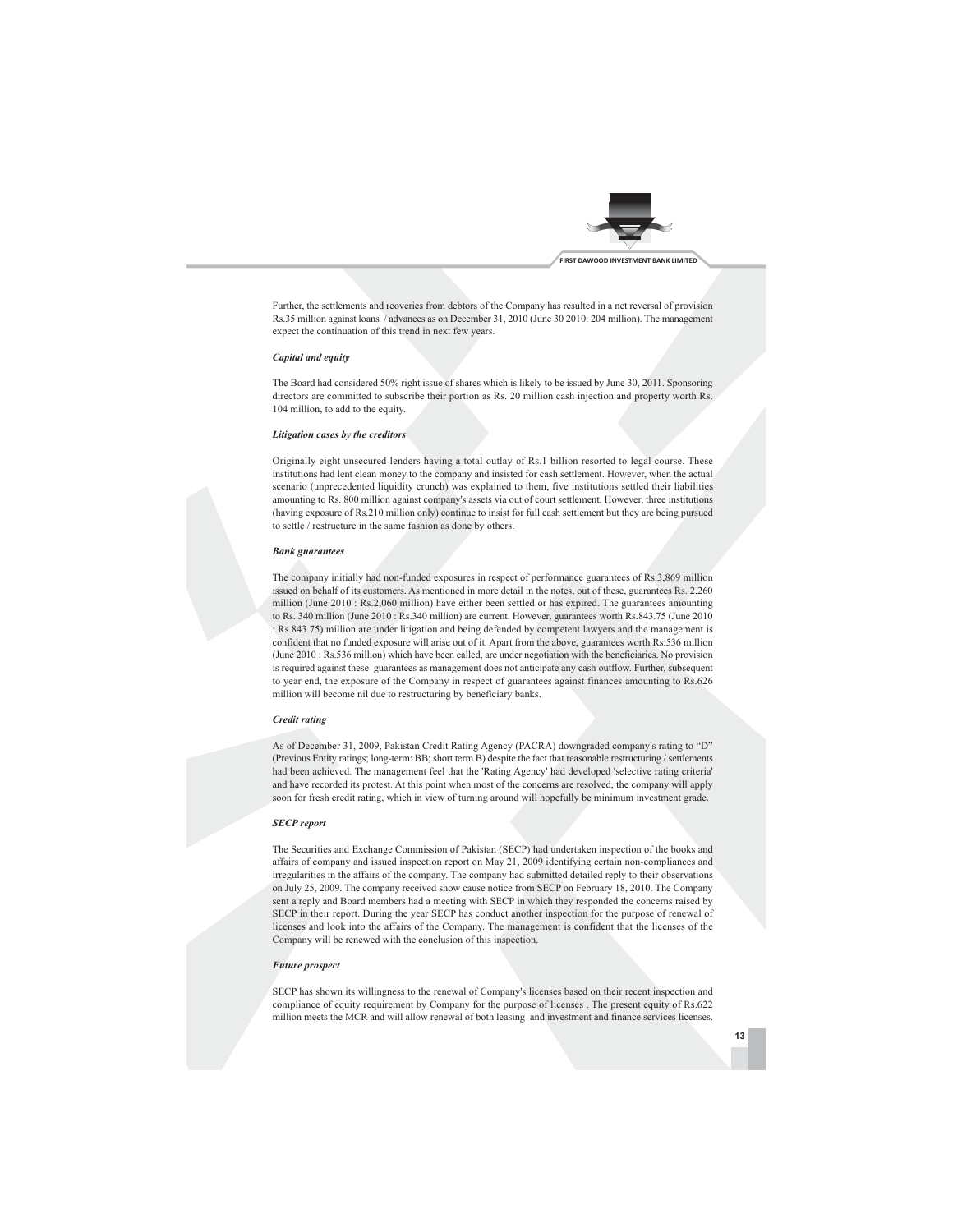

#### $\overline{2}$ **BASIS OF PRESENTATION**

- These interim financial information have been prepared in accordance with requirements of the Non  $2.1$ Banking Finance Companies and Notified Entities Regulations, 2008 (the Regulation), the Non Banking Finance Companies (Establishment and Regulation) Rules, 2003 (the Rules), the Companies Ordinance, 1984 (the Ordinance), directives issued by the SECP and approved accounting standards as applicable in Pakistan. Approved Accounting Standards comprise of such International Financial Reporting Standards (IFRS) as are notified under the provisions of the Ordinance. Wherever, the requirements of the Rules, the Regulations, the Ordinance or directives issued by SECP differ with the requirements of these standards, the requirements of the Regulations, the NBFC Rules, the Ordinance and the said directives take precedence. The disclosures made in these interim financial information have, however, been limited based on the requirements of the IAS 34: 'Interim Financial Reporting'.
- $2.2$ These interim financial information are un-audited and have been prepared in condensed form in accordance with International Accounting Standard 34 "Interim Financial Reporting" and are being submitted to the shareholders as required under section 245 of the Companies Ordinance, 1984 and Listing Regulations of Stock Exchange.
- During the period the Securities Exchange Commission of Pakistan (SECP) has implemented the  $2.3$ revised Non-Banking Finance Companies and Notified Entities Regulations issued through SRO 1203(I) 2008 dated November 21, 2008. In accordance with Regulation 25 of the above regulations, the SECP revised the basis of classification and provisioning requirement in respect of non-performing short-term and long-term financing facilities. Under the revised guidelines the category of Other Assets Especially Mentioned (OAEM) has been dispensed with, while the categories of substandard, doubtful and loss have been retained. In addition, the basis of classification of loans and advances and net investment in finance leases under these three categories has been redefined whereby all finances overdue by 90, 180 and 360 days are now required to be classified as substandard, doubtful and loss respectively. As per the previous requirements, short-term and long-term facilities were required to be separately assessed and were classified as OAEM, substandard, doubtful or loss based on prescribed ageing criteria.

The revised guidelines specify that provision should be made in the financial statements equal to 25 percent, 50 percent and 100 percent, in respect of overdue financing facilities classified as substandard, doubtful and loss respectively, of the outstanding balance of principal less the amount of liquid assets realisable and adjusted forced sale value of mortgaged / pledged assets.

The aforementioned guidelines for determining the provisioning requirements have became effective from July 01, 2010. The management has assessed the impact the aforementioned guidelines on the provisioning requirements of the Company and the same has been incorporated in these condensed interim financial information.

#### **BASIS OF MEASUREMENT**  $\overline{3}$ .

These interim financial information have been prepared under the historical cost convention except for the measurement of certain financial instruments at fair value.

#### **ACCOUNTING POLICIES**  $\overline{4}$

The accounting policies and methods of computation adopted in preparation of these interim financial information are the same as those applied in the preparation of annual financial statements of the Company for the year ended 30 June 2010.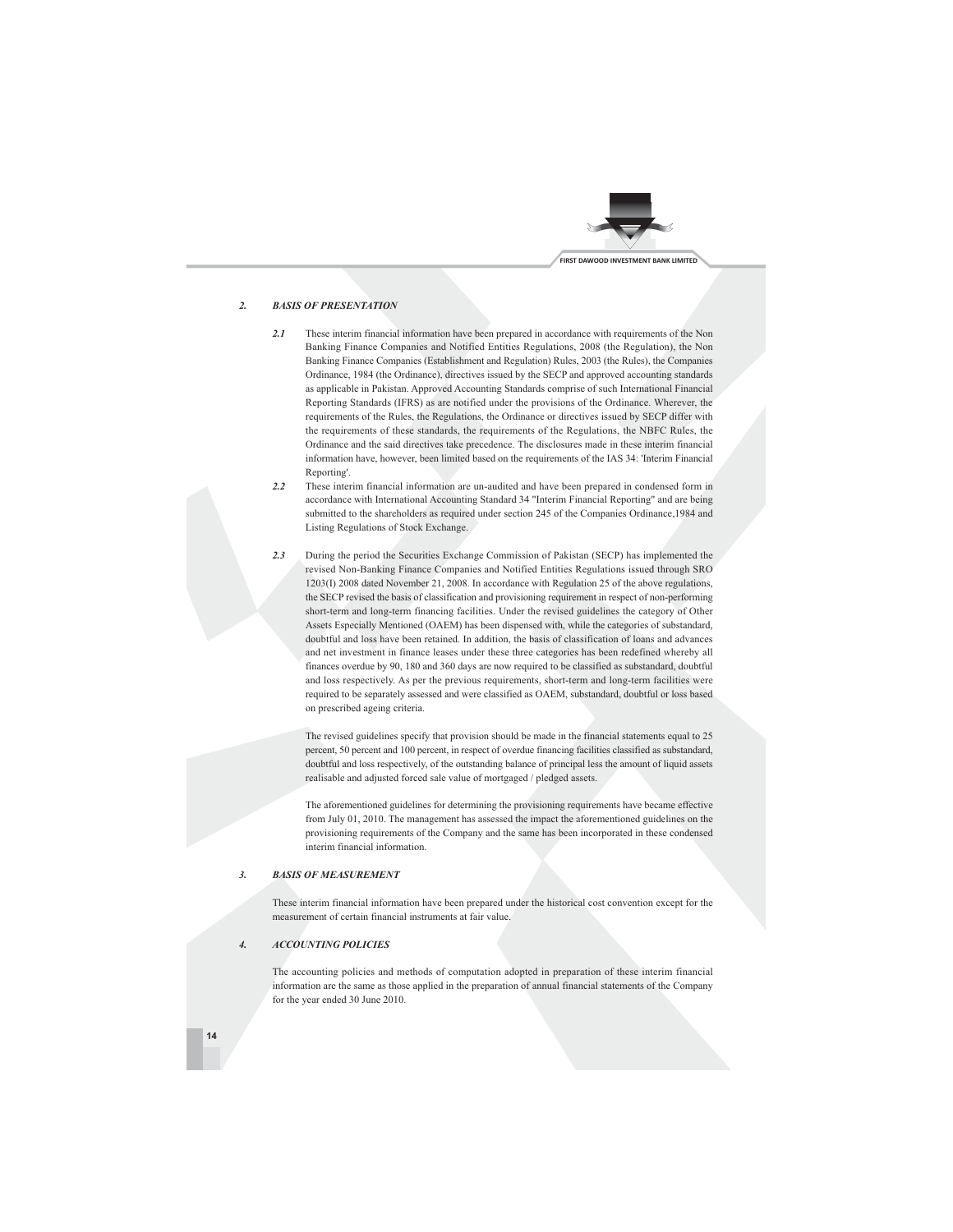|    |     |                                                                                                          |                  | FIRST DAWOOD INVESTMENT BANK LIMITED                       |                                                     |  |
|----|-----|----------------------------------------------------------------------------------------------------------|------------------|------------------------------------------------------------|-----------------------------------------------------|--|
| 5. |     | <b>PROPERTY AND EQUIPMENT</b>                                                                            | <b>Note</b>      | December 31,<br>2010<br><b>Rupees</b>                      | <b>June 30,</b><br>2010<br><b>Rupees</b>            |  |
|    | 5.1 | <b>Acquisition of assets - at cost</b>                                                                   |                  |                                                            |                                                     |  |
|    |     | <b>Furniture and Fixtures</b><br><b>Equipment and Appliances</b><br>Vehicles<br>Capital Work in Progress |                  | 15,500<br>1,379,585<br>4,457,500<br>2,784,000<br>8,636,585 | 42,500<br>406,153<br>7,387,169<br>7,835,822         |  |
|    | 5.2 | Disposal of assets - at cost                                                                             |                  |                                                            |                                                     |  |
|    |     | <b>Furniture and Fixtures</b><br><b>Equipment and Appliances</b><br>Vehicles                             |                  | 819,000<br>1,509,500<br>2,328,500                          | 3,989,050<br>1,925,841<br>5,351,300<br>11,266,191   |  |
|    |     | <b>INVESTMENT PROPERTIES</b>                                                                             |                  |                                                            |                                                     |  |
|    |     | <b>Opening Balance</b><br>Acquired in Settlement of Assets<br>Disposed Off in Settlement of Liabilities  |                  | 191,037,708<br>131,864,000<br>(158, 205, 812)              | 97,437,708<br>93,600,000                            |  |
|    |     | <b>Closing Balance</b>                                                                                   |                  | 164,695,896                                                | 191,037,708                                         |  |
| 7. |     | NET INVESTMENT IN LEASE FINANCE                                                                          |                  |                                                            |                                                     |  |
|    |     | Net Investment in Lease Finance<br>Provision for Doubtful Receivables<br><b>Current Portion</b>          | 7.1<br>7.3<br>10 | 1,028,305,913<br>(280, 598, 628)<br>(671, 632, 146)        | 1,369,376,659<br>(291, 470, 451)<br>(789, 153, 111) |  |
|    |     |                                                                                                          |                  | 76,075,139                                                 | 288,753,097                                         |  |
|    | 7.1 | Particulars of net investment in lease finance                                                           |                  |                                                            |                                                     |  |
|    |     | Minimum Lease Payments Receivable<br>Residual Value of Leased Assets<br>Unearned Finance Income          |                  | 1,030,776,529<br>191,984,566<br>1,222,761,095              | 1,338,061,986<br>301,672,033<br>1,639,734,019       |  |
|    |     |                                                                                                          |                  | (194, 455, 182)                                            | (270, 357, 360)                                     |  |

7.1.1 These lease finances carry mark up ranging from 8% to 32.43% (June 30, 2010 8% to 32.43%) having maturity period of three to five years and are secured against lease assets.

 $7.2$ As at 31 December 2010 the balance of non-performing lease portfolio amounts to Rs.816.61 million (June 30, 2010: Rs.911.85 million). Provision against non performing leases is made after netting off forced sale values of the leased assets amounting to Rs. 511.47 million (June 30, 2010 : Rs.601.25 million).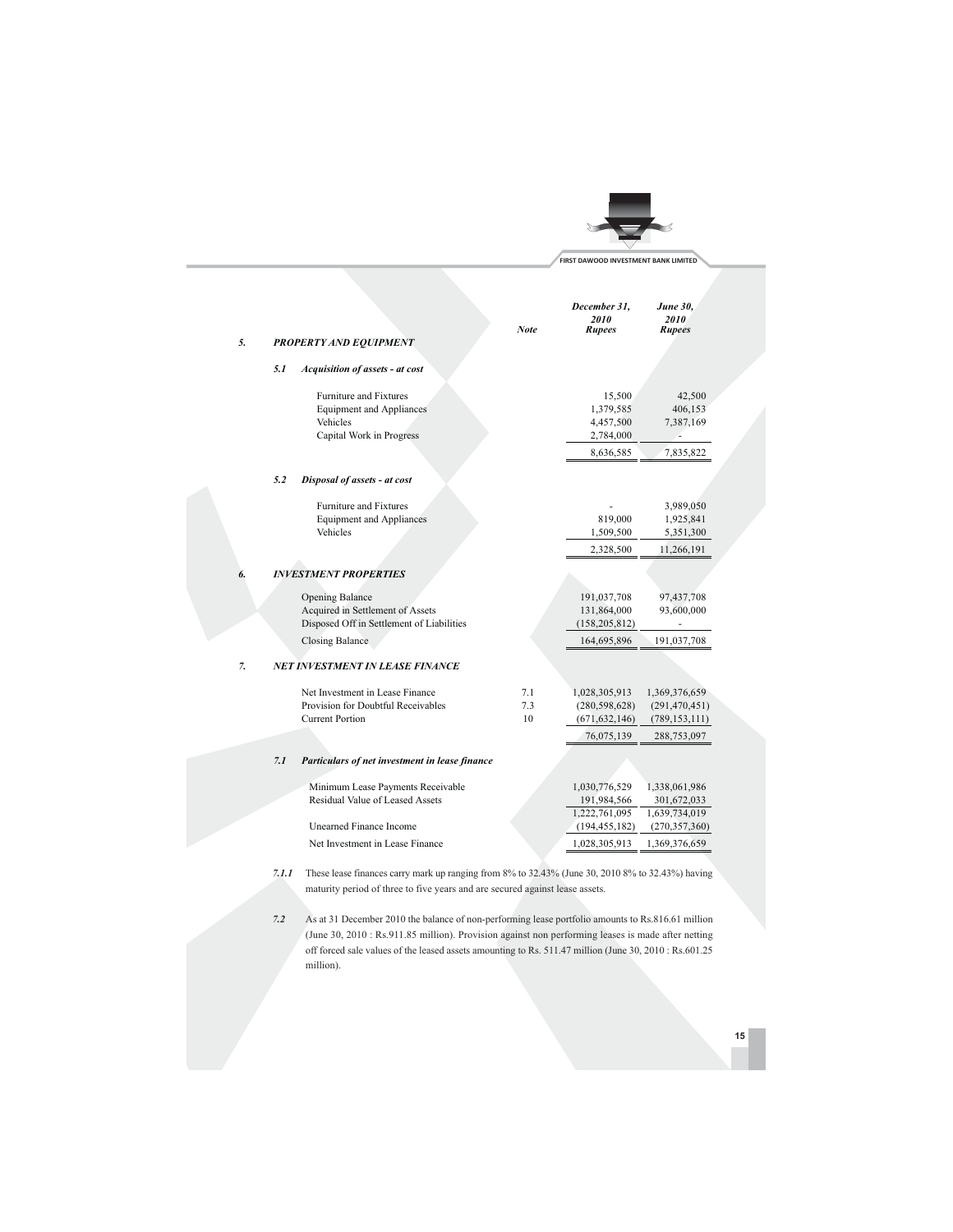

| <b>June 30.</b><br><i>2010</i><br><b>Rupees</b> | December 31.<br>2010<br><b>Rupees</b> | <b>Note</b> |                                           |
|-------------------------------------------------|---------------------------------------|-------------|-------------------------------------------|
|                                                 |                                       |             | Movement of provision for lease losses:   |
| 364,013,719                                     | 291,470,451                           |             | <b>Opening Balance</b>                    |
| (61, 164, 882)                                  | 39,629,295                            |             | (Reversal) / Charge during the Year - net |
| 2,000,000                                       | $\overline{\phantom{a}}$              |             | Transfer from Long-term Finance           |
| (13, 378, 386)                                  | (50, 501, 118)                        |             | Written Off                               |
| 291,470,451                                     | 280,598,628                           |             | Closing Balance                           |
|                                                 |                                       |             |                                           |

7.3.1 Had the classification been determined in accordance with the previous requiremnets of NBFC Regulations 2008, the profit before taxation would have been higher by Rs. 34.6 million and net investment in finacne lease would have been higher by the same amount.

| <b>LONG TERM INVESTMENTS</b>                                                                                                                                                                    | <b>Note</b>            | December 31,<br>2010<br><b>Rupees</b>                               | <b>June 30,</b><br>2010<br><b>Rupees</b>                                                      |
|-------------------------------------------------------------------------------------------------------------------------------------------------------------------------------------------------|------------------------|---------------------------------------------------------------------|-----------------------------------------------------------------------------------------------|
| <b>Investment</b> in Associates                                                                                                                                                                 | 8.1                    | 173,566,264                                                         | 22,961,150                                                                                    |
| 8.1<br><b>Investment in associates</b>                                                                                                                                                          |                        |                                                                     |                                                                                               |
| Opening Balance<br>Increase in Interest in Associates<br>Transfer to Available-for-Sale Investment<br>Share of Profit / (Loss)<br>Share of Surplus / (Deficit) on Revaluation<br>of Investments |                        | 22,961,150<br>136,552,931<br>12,307,177<br>1,745,006<br>173,566,264 | 391,805,414<br>(22, 187, 150)<br>(301, 297, 407)<br>(36,373,779)<br>(8,985,928)<br>22,961,150 |
| <b>LONG-TERM FINANCES</b>                                                                                                                                                                       |                        |                                                                     |                                                                                               |
| <b>Term Finance Facilities</b><br>Provision for Doubtful Receivables<br><b>Current Portion</b>                                                                                                  | 9.1 & 9.2<br>9.3<br>10 | 590,864,054<br>(145, 237, 475)<br>(403, 326, 427)<br>42,300,152     | 680, 833, 499<br>(225, 821, 074)<br>(263, 219, 617)<br>191,792,808                            |

 $\it 9.1$ These are secured against mortgage of immovable properties. The mark-up  $\prime$  profit rates ranges from 8% to 19.27% (June 30, 2010 : 8% to 20.18%) per annum subject to change in SBP discount rate and KIBOR, receivable on monthly / quarterly basis. The principal is receivable in installments upto year 2026.

 $9.2$ These include Rs.472.2 million (June 30, 2010: Rs.657.93 million) which have been placed under non-performing status. The forced sales value considered against these non-performing finances amounts to Rs. 351.82 million (June 30, 2010: 531.25 million).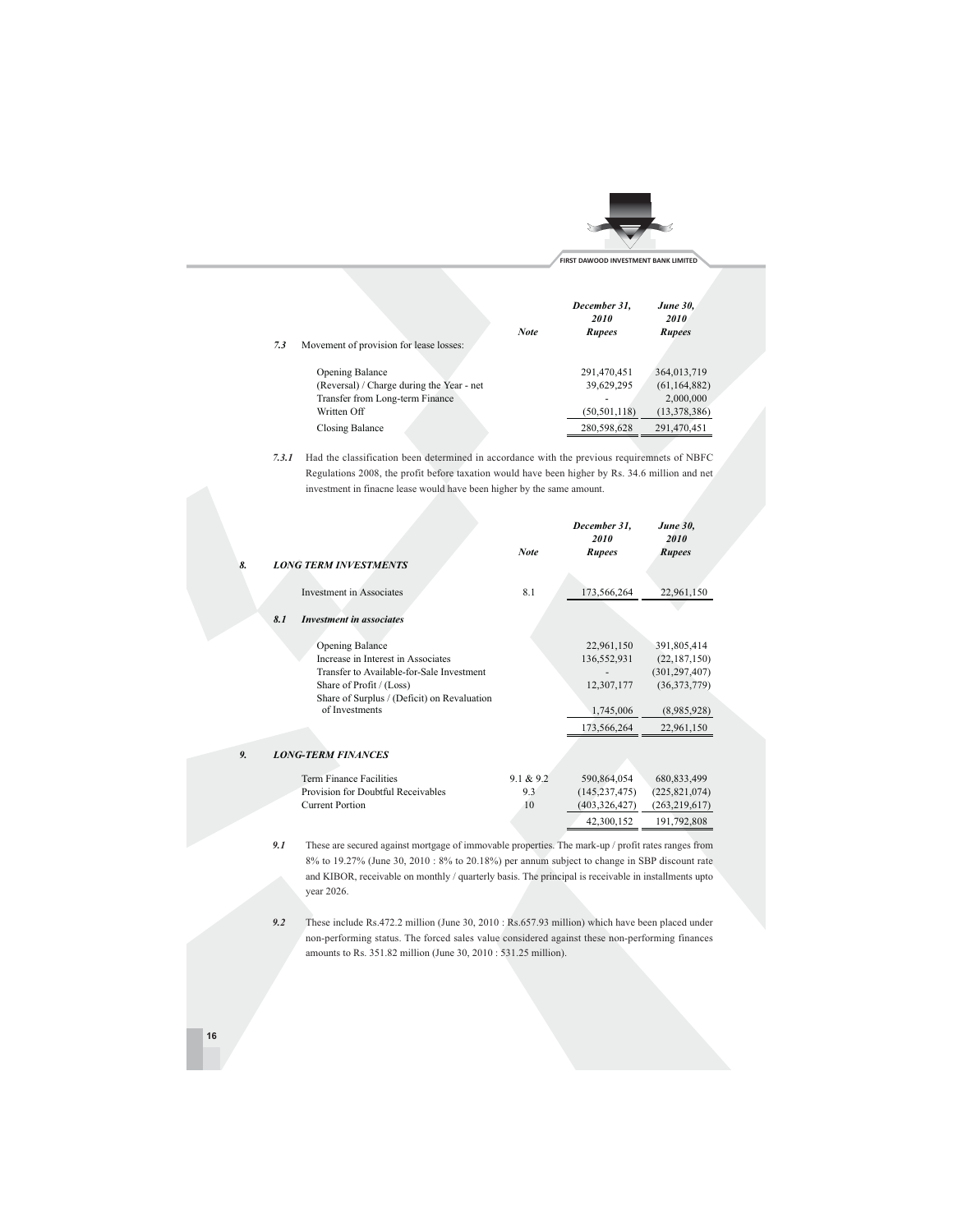

December 31,

**June 30,** 

|     |                                                          | <b>Note</b> | December 31.<br>2010<br><b>Rupees</b> | <b>June 30.</b><br>2010<br><b>Rupees</b> |  |
|-----|----------------------------------------------------------|-------------|---------------------------------------|------------------------------------------|--|
| 9.3 | <b>Particulars of provision for doubtful receivables</b> |             |                                       |                                          |  |
|     | <b>Opening Balance</b>                                   |             | 225,821,074                           | 227,192,976                              |  |
|     | (Reversal) / Charge for the Period - net                 |             | (80, 583, 599)                        | 3,378,939                                |  |
|     | Written Off                                              |             |                                       | (4,750,841)                              |  |
|     | Closing Balance                                          |             | 145 237 475                           | 225 821 074                              |  |

9.3.1 Had the classification been determined in accordance with the previous requiremnets of NBFC Regulations 2008, the profit before taxation would have been higher by Rs.16.65 milion and long term finances would have been higher by the same amount.

|     |                                                      |              | <i>2010</i>     | <i>2010</i>    |    |
|-----|------------------------------------------------------|--------------|-----------------|----------------|----|
|     |                                                      | <b>Note</b>  | Rupees          | Rupees         |    |
| 10  | <b>CURRENT PORTION OF NON-CURRENT ASSETS</b>         |              |                 |                |    |
|     | Net investment in Lease Finance                      | 7            | 671, 632, 146   | 789,153,111    |    |
|     | Long-term Finances                                   | $\mathbf{Q}$ | 403,326,427     | 263,219,617    |    |
|     | Long-term Loans                                      |              | 306,922         | 392,843        |    |
|     |                                                      |              | 1,075,265,495   | 1,052,765,571  |    |
| 11. | <b>SHORT TERM INVESTMENTS</b>                        |              |                 |                |    |
|     |                                                      |              |                 |                |    |
|     | Term Finance Certificates                            |              | 134,888,176     | 150,067,991    |    |
|     | <b>Unquoted Securities</b>                           |              | 21,690,948      | 410,372,027    |    |
|     | Quoted Securities<br>National Investment Trust Units |              |                 | 18,334,575     |    |
|     |                                                      |              |                 | 44,246         |    |
|     |                                                      |              | 156,579,124     | 578,818,839    |    |
| 12. | <b>PLACEMENTS AND FINANCES</b>                       |              |                 |                |    |
|     |                                                      |              |                 |                |    |
|     | Placements and Finances- Unsecured                   | 12.1         | 154,346,582     | 84,235,781     |    |
|     | Provision for Doubtful Finances                      |              |                 | (4,575,681)    |    |
|     |                                                      |              | 154,346,582     | 79,660,100     |    |
|     | <b>Financing Against Shares</b>                      | 12.2         | 363,041,101     | 472,366,259    |    |
|     | Provision for Doubtful Finances                      |              | (341, 071, 100) | (344,071,100)  |    |
|     |                                                      |              | 21,970,001      | 128,295,159    |    |
|     | Short-term Finance - Secured                         | 12.3         | 66,781,567      | 66,781,567     |    |
|     | Provision for Doubtful Finances                      |              | (19, 393, 478)  | (17,400,000)   |    |
|     |                                                      |              | 47,388,089      | 49,381,567     |    |
|     | Certificates of Deposit                              |              | 5,000,000       | 5,000,000      |    |
|     | Provision for Doubtful Finances                      |              | (5,000,000)     | (5,000,000)    |    |
|     |                                                      |              |                 |                |    |
|     | Morabaha / Musharika Finances                        | 12.4         | 137,557,780     | 138,262,780    |    |
|     | Provision for Doubtful Finances                      |              | (70, 326, 002)  | (63, 379, 941) |    |
|     |                                                      |              | 67,231,778      | 74,882,839     |    |
|     |                                                      |              | 290,936,450     | 332,219,665    |    |
|     |                                                      |              |                 |                | 17 |
|     |                                                      |              |                 |                |    |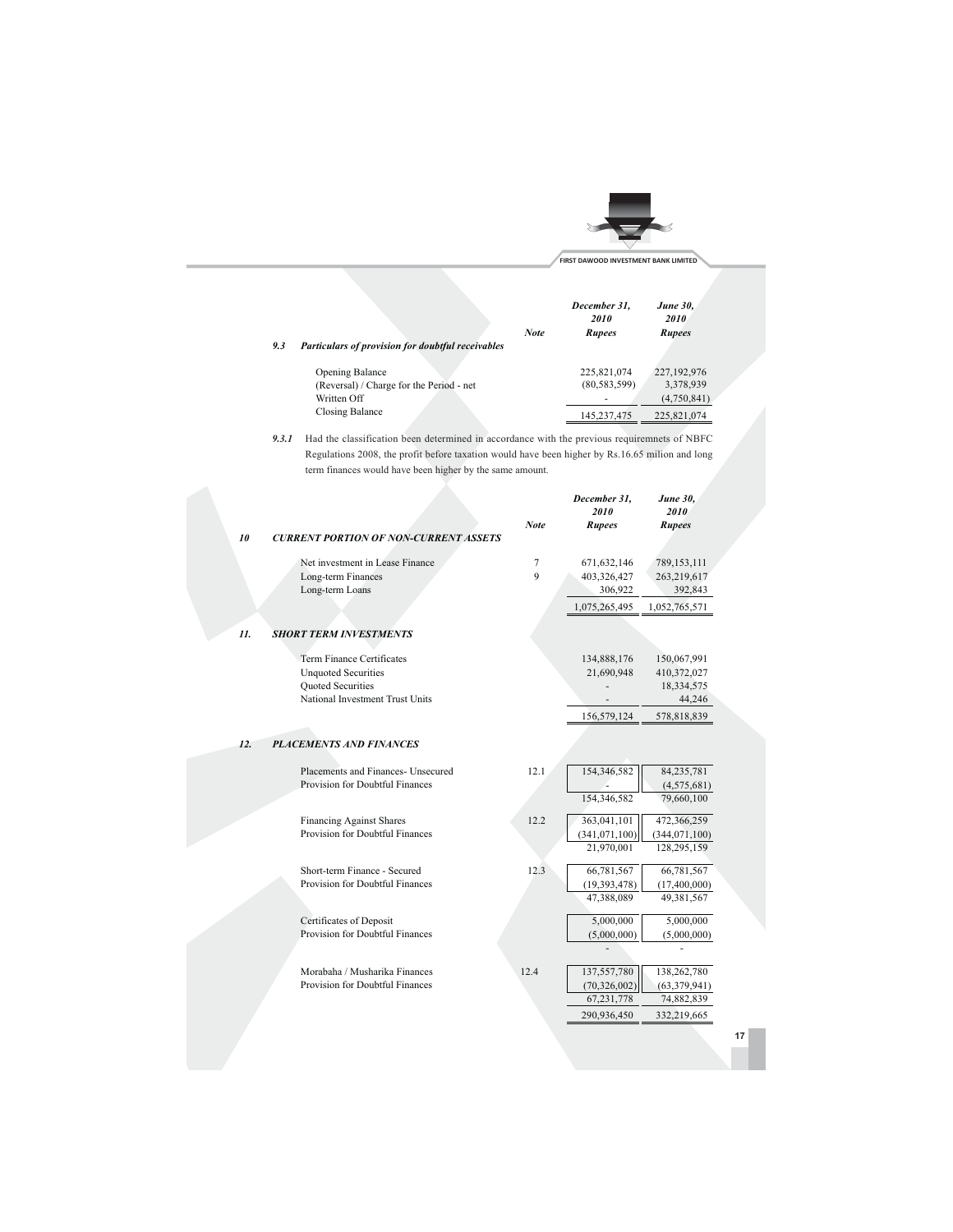

- 12.1 Profit rates on these placements range from 15% to 20% (June 30, 2010: 15% to 24%) per annum with profit being receivable on maturity. These placements will mature on December 31, 2010.
- 12.2 These are secured against listed equity securities with market value of securities held as collateral being Rs.21.97 million (June 30, 2010: Rs.28.29 million). Short-term placements and financing are made to financial institutions and profit is receivable on maturity. These finances were matured on June 30, 2009. As at December 31, 2010 the balance of non-performing advances amounts to Rs.341.07 million (June 30, 2010: Rs. 372.51 million). The market value of shares pledged against these finances amounts to Rs.21.97 million which is considered while calculating the provision against these finances.
- 12.3 These are secured by mortgage of immovable properties and first ranking charge over hypothecation of stocks. The mark-up / profit rates range from 15.5% to 18.11% (June 30, 2010 : 14% to 18.11%) per annum. These facilities were matured on June 30, 2009. As at December 31, 2010 the balance of non-performing advances amounts to Rs.66.78 million (June 30, 2010 : Rs.66.78 million). Provision against non performing finances is made after netting off forced sale values of the collateral assets amounts to Rs.47.39 million (June 30, 2010 : Rs.49.38 million).
- 12.4 These are secured by hypothecation of all present and future stocks, receivables, demand promissory note and personal guarantee of directors. The mark-up / profit rate ranges from 8.5% to 19.5% (June 30, 2010: 15% to 19.5%) per annum subject to change in KIBOR. These facilities were matured on June 30, 2009. As at December 31, 2010 the balance of non-performing advances amounts to Rs.137.58 million (June 30, 2010: Rs.138.35 million). Provision against non performing finances is made after netting off forced sale values of the collateral assets amounts to Rs.67.23 million (June 30, 2010: Rs.74.88 million).
- 12.5 Had the classification been determined in accordance with the previous requiremnets of NBFC Regulations 2008, the profit before taxation would have been higher by Rs.38.01 milion and placement and finances would have been higher by the same amount.

|                                                  | <b>Note</b> | December 31,<br>2010<br><b>Rupees</b> | <b>June 30,</b><br>2010<br><b>Rupees</b> |  |
|--------------------------------------------------|-------------|---------------------------------------|------------------------------------------|--|
| <b>SHARE CAPITAL AND RESERVES</b><br>13.         |             |                                       |                                          |  |
|                                                  |             |                                       |                                          |  |
| Authorized Capital                               |             |                                       |                                          |  |
| 75,000,000 Ordinary Shares of Rs.10/- each       |             | 750,000,000                           | 750,000,000                              |  |
| 75,000,000 preference shares of Rs.10/- each     |             | 750,000,000                           | 750,000,000                              |  |
|                                                  |             | 1,500,000,000                         | 1,500,000,000                            |  |
| Issued, Subscribed and Paid-Up Capital           |             |                                       |                                          |  |
| 35,685,382 ordinary shares of Rs.10/-            |             | 356,853,820                           | 356,853,820                              |  |
| each fully paid in cash                          |             |                                       |                                          |  |
| 26,491,821 ordinary shares of Rs.10/-            |             | 264,918,210                           | 264,918,210                              |  |
| each issued as fully paid bonus shares           |             |                                       |                                          |  |
| 472,087 ordinary shares of Rs.10/- each          |             | 4,720,870                             | 4,720,870                                |  |
| issued for consideration other than cash         |             |                                       |                                          |  |
|                                                  |             | 626,492,900                           | 626,492,900                              |  |
| 71,583,354 Fully paid 4% cummulative preference  |             |                                       |                                          |  |
| shares of Rs.10/- each issued against settlement |             |                                       |                                          |  |
| of loans                                         |             | 715,583,540                           | 715,583,540                              |  |
|                                                  |             | 1,342,076,440                         | 1,342,076,440                            |  |
|                                                  |             |                                       |                                          |  |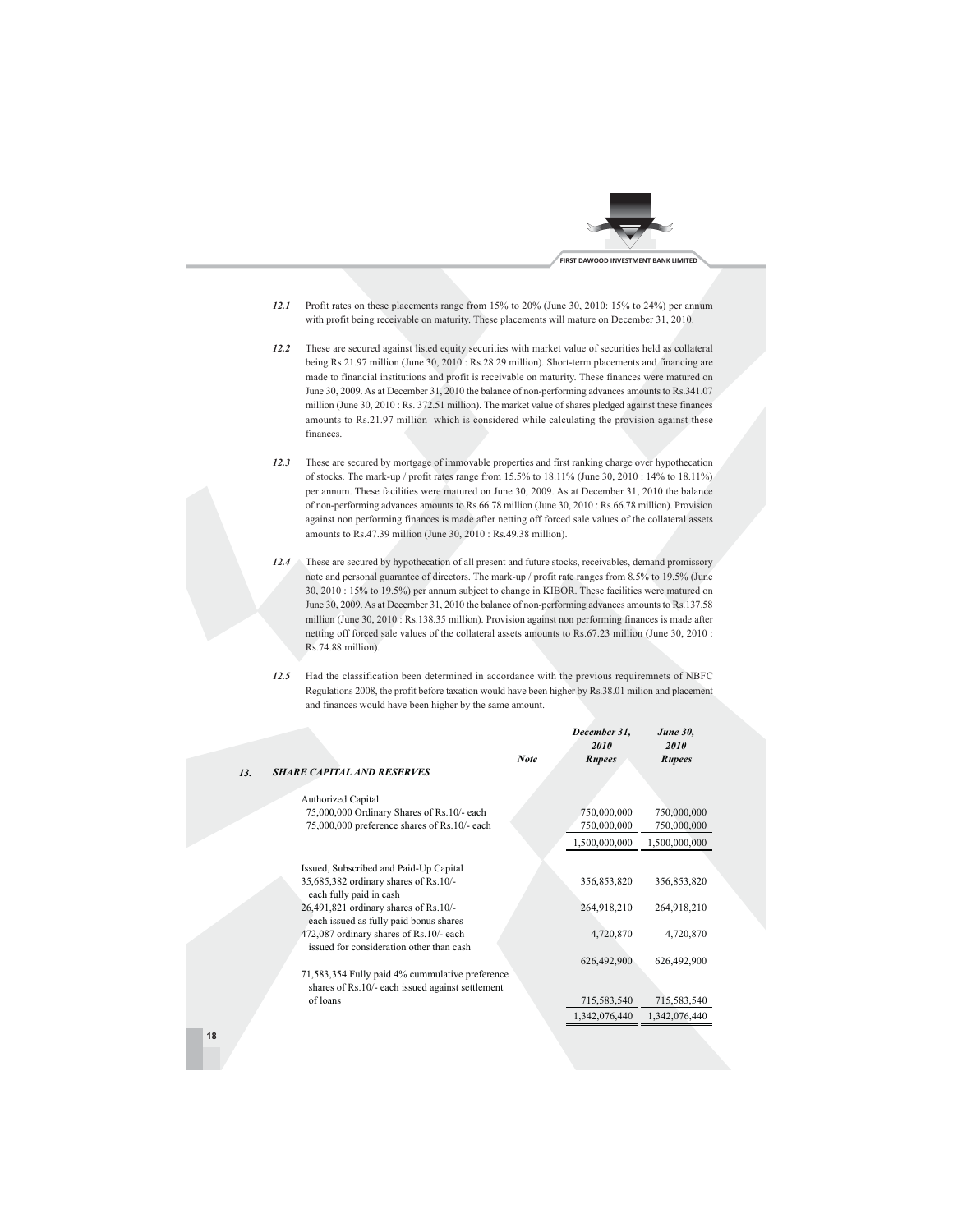|     |                                                            |             | FIRST DAWOOD INVESTMENT BANK LIMITED  |                                          |  |
|-----|------------------------------------------------------------|-------------|---------------------------------------|------------------------------------------|--|
|     |                                                            | <b>Note</b> | December 31,<br>2010<br><b>Rupees</b> | <b>June 30,</b><br>2010<br><b>Rupees</b> |  |
| 14. | <b>REDEEMABLE CAPITAL - Secured</b><br>- Non-Participatory |             |                                       |                                          |  |
|     | Term Finance Certificates - Unlisted                       | 14.1        | 345,000,000                           | 345,000,000                              |  |

14.1 This represents privately placed Term Finance Certificates (TFCs) redeemable on September 12, 2012. Profit is payable semi-annually at the rate of six months  $KIBOR + 1.60$  percent. The TFCs are secured by way of a first floating pari passu charge on leased assets and lease rentals receivable.

|                               |             | December 31.<br>2010 | <b>June 30,</b><br>2010 |
|-------------------------------|-------------|----------------------|-------------------------|
|                               | <b>Note</b> | Rupees               | <b>Rupees</b>           |
| <b>LONG TERM LOANS</b>        |             |                      |                         |
| <b>Secured</b>                |             |                      |                         |
|                               |             |                      |                         |
| Foreign Currency              |             |                      |                         |
| Asian Development Bank        | 15.1        | 73,836,385           | 73,836,385              |
| <b>Local Currency</b>         |             |                      |                         |
| <b>Commercial Banks</b>       | 15.2        | 673,885,596          | 744,275,209             |
|                               |             | 747,721,981          | 818.111.594             |
| Payable within One Year shown |             |                      |                         |
| under Current Liabilities     | 17          | (58, 142, 188)       | (66, 101, 189)          |
|                               |             | 689,579,793          | 752,010,405             |

15.

15.1 This represents a 15 year term loan facility, with a grace period of three years, obtained in trenches under Financial Sector Intermediation Loan #1371-PAK. The loan is subject to interest  $@0.25$  percent over variable Ordinary Capital Resource (OCR) rate of Asian Development Bank. The repayments are semi-annual and secured by guarantee of a development financial institution. The guarantee is secured against hypothecation of assets including book debts of the Company ranking pari-passu with charges created to secure redeemable capital and short term borrowings.

15.2 These are secured against hypothecation of assets including book debts of the Company ranking pari passu, with the charge created in favor of other lenders to secure redeemable capital and short term borrowings. These are subject to mark-up rate ranging from  $3\%$  to  $18.15\%$  (June 30, 2009:  $3\%$  to 18.5%) per annum payable on quarterly / half yearly basis.

| 16.<br><b>CURRENT PORTION OF LONG TERM LIABILITIES</b>          | December 31,<br>2010<br><b>Rupees</b> | June 30<br>2010<br><b>Rupees</b>           |  |
|-----------------------------------------------------------------|---------------------------------------|--------------------------------------------|--|
| Long Term Loans<br>Certificates of Investment<br>Lease Deposits | 58,142,188<br>172,511,316             | 66, 101, 189<br>1,192,025<br>208, 359, 454 |  |
|                                                                 | 230,653,504                           | 275.652.668                                |  |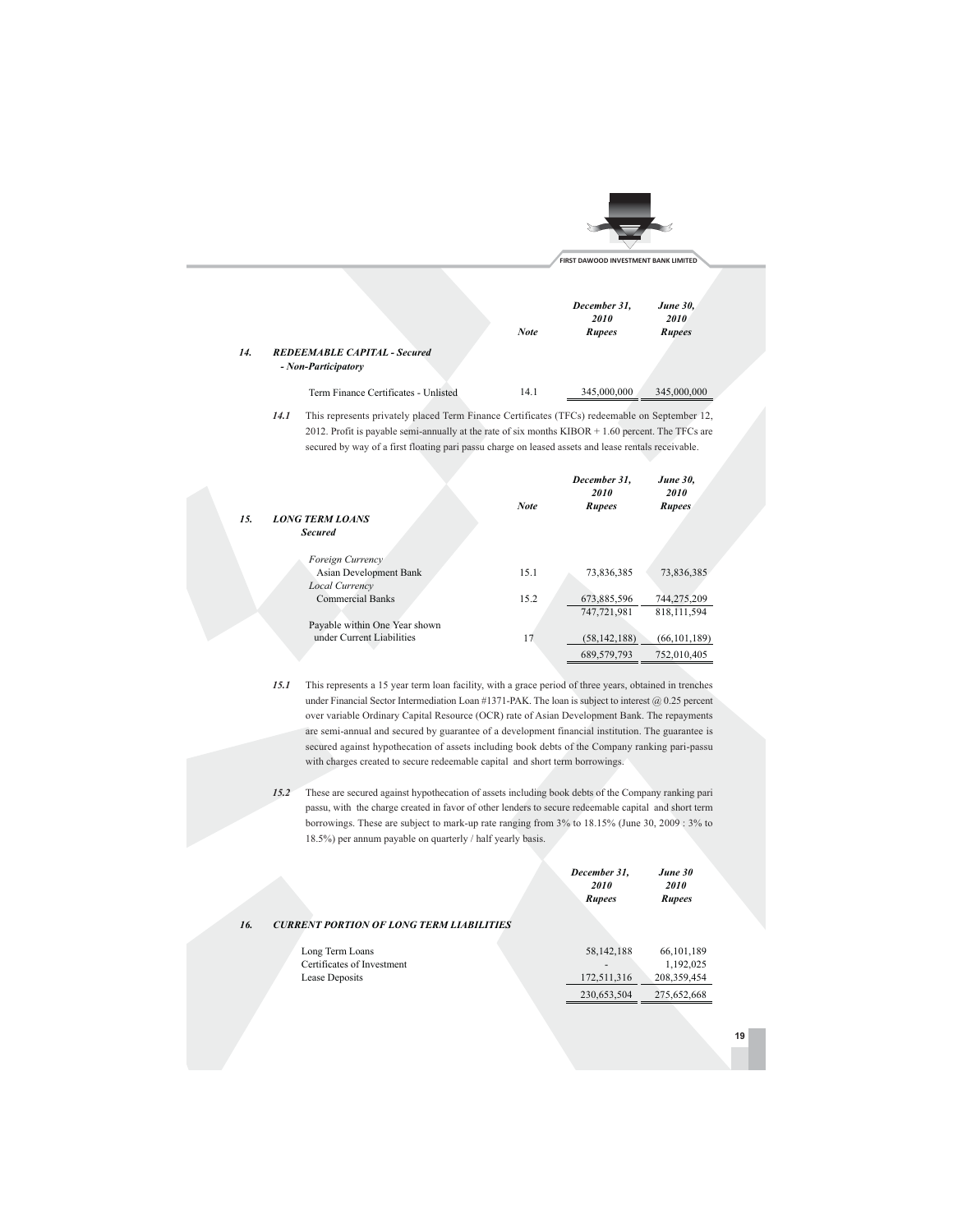|                                         | <b>Note</b>                                          | December 31,<br>2010<br><b>Rupees</b> | June 30<br><i>2010</i><br><b>Rupees</b> |
|-----------------------------------------|------------------------------------------------------|---------------------------------------|-----------------------------------------|
| 17.<br><b>SHORT TERM BORROWINGS</b>     |                                                      |                                       |                                         |
| <b>Secured</b>                          |                                                      |                                       |                                         |
| Running Finance                         |                                                      |                                       | 99,948,982                              |
| <b><i><u>Unsecured</u></i></b>          |                                                      |                                       |                                         |
| From Commercial Banks - Call Borrowings | 17.1                                                 | 6,418,223                             | 6,418,223                               |
|                                         | Non-Banking Finance Companies - Call Borrowings 17.2 | 99,804,086                            | 399,277,922                             |
|                                         |                                                      | 106,222,309                           | 505.645.127                             |

17.1 The facility is subject to mark-up rate of 16.75% (June 30, 2010 : 16.75%) per annum. This facility matured on June 30, 2009.

17.2 These facilities are subject to mark-up rate ranging from 17% to 18% (June 30, 2010: 17% to 18%) per annum. These facilities matured on June 30, 2009.

|     |      |                                                                                                                                                                                                           | <b>Note</b> | December 31,<br>2010<br><b>Rupees</b> | June 30<br>2010<br><b>Rupees</b> |
|-----|------|-----------------------------------------------------------------------------------------------------------------------------------------------------------------------------------------------------------|-------------|---------------------------------------|----------------------------------|
| 18. |      | <b>SHORT TERM CERTIFICATES OF INVESTMENT</b>                                                                                                                                                              |             |                                       |                                  |
|     |      | Non Banking Financial Institutions                                                                                                                                                                        | 18.1        | 170,000,000                           | 325,000,000                      |
|     | 18.1 | These represent the mobilization of funds under the scheme of certificates of investment and deposit<br>issued with the permission of Securities and Exchange commission of Pakistan. The scheme is based |             |                                       |                                  |
|     |      | on profit and loss sharing basis. The expected rate of profit ranges from $11\%$ to $20\%$ (June 30, 2010)                                                                                                |             |                                       |                                  |

: 11% to 20%) payable on various dates.

| 9. | <b>CONTINGENCIES AND COMMITMENTS</b> | <b>Note</b> | December 31,<br>2010<br><b>Rupees</b> | June 30<br><i>2010</i><br><b>Rupees</b> |
|----|--------------------------------------|-------------|---------------------------------------|-----------------------------------------|
|    | <b>Contingent Liability</b><br>19.1  |             |                                       |                                         |
|    | Letters of Comfort / Guarantee       | 19.1.1      | 3,441,550,163                         | 3,441,550,163                           |

19.1.1 These include guarantees amounting to Rs.895 million expired up to December 31, 2010 (June 30, 2010: Rs.695 million) and original documents of which are not returned to the Company. These also includes guarantees amounting to Rs. 2,107 million (June 30, 2010: Rs.2,107 million) called by the beneficiaries. The Company has not booked any liability on guarantees called as the company does not foresee any cash outflow in view of the explanations / justification here under. Out of balance guarantees of Rs. 1,134 million (June 30, 2010: Rs.1,334 million) the guarantees worth Rs.1,130 million (2009: Rs. 1,130 million) are provided in favor of Trustees of TFCs and Sukuks. The profit payments of majority of these instruments are regular at this point in time. Remaining guarantees are against finance facilities and letters of comfort and were regular at the year end.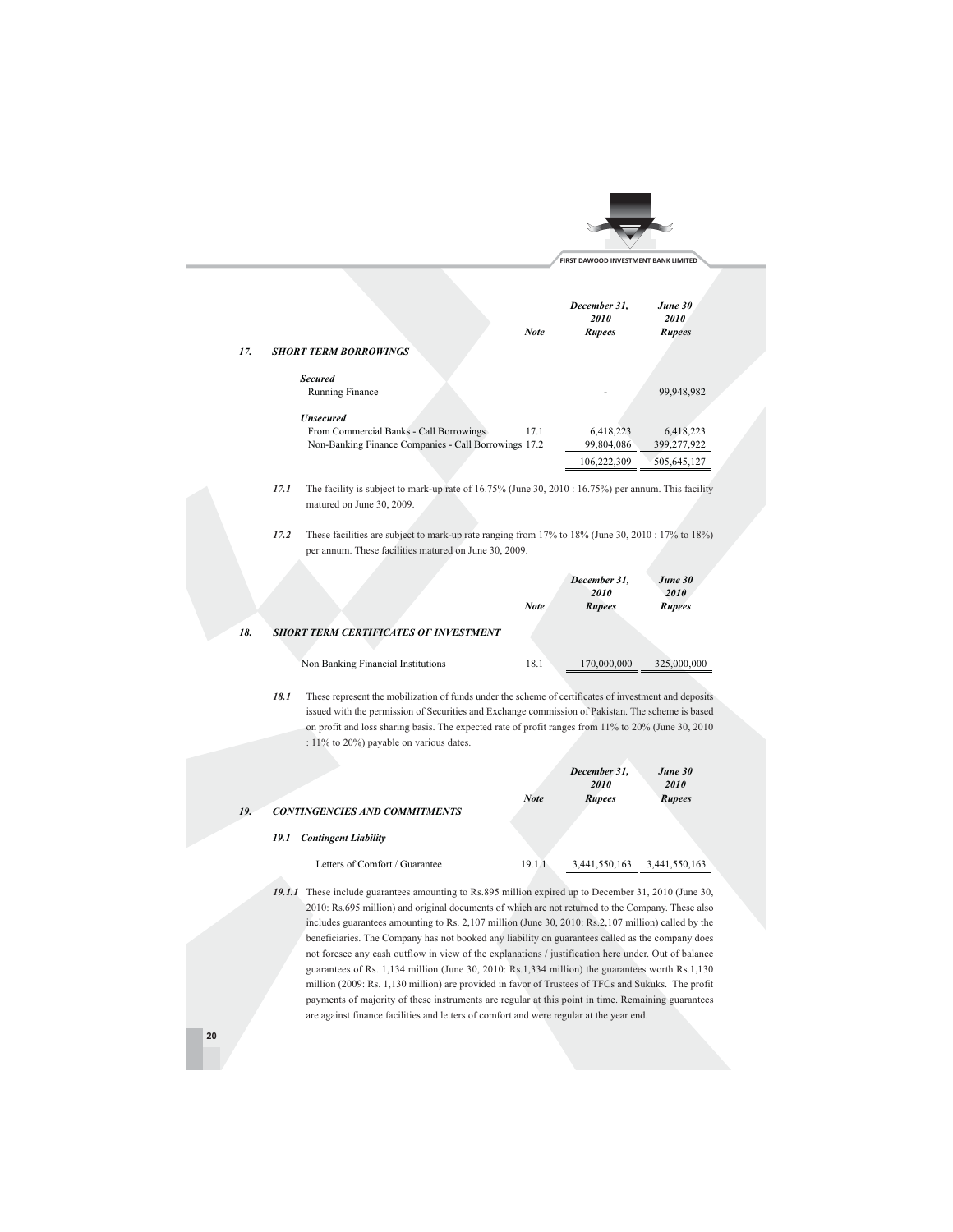

#### Guarantees against gas bills  $\mathbf{a}$

This include guarantees called by a utility company amounting to Rs.727 million (June, 2010: Rs. 727 million) as per its routine practice prior to the maturity dates so that a renewed guarantee is provided before expiry. There is no default on the part of clients on whose behalf these guarantees have been issued. Even in case of default, the company is exposed upto unpaid gas bills only.

#### $\mathbf{h}$ **Guarantees against finances**

This includes guarantees called by commercial banks amounting to Rs. 536 million (June 30, 2010: Rs.536 million) issued against the finance facilities extended to clients. The company has adequate security and collateral covering these guarantee amounts. Finance facility against which a guarantee of Rs.426 million is given is under restructuring and guarantee will be released after completion of the process.

#### $\overline{c}$ **Under litigation**

These are guarantees amounting to Rs. 844 million (June 30, 2010 Rs. 844 million) which were called and are now under dispute / litigations which are being defended by the competent lawyers. The Company is confident that there is adequate legal protection and there would not be any cash outflows. Detail of the guarantees under litigation is as under:

- The Guarantee of Rs 245 million was given against a letter of comfort. The company has proposed that the underline securities maybe accepted by the guarantor as full & final settlement. However, the Guarantor has filed a winding up petition against the company. Subsequent to year end the beneficiary bank has restructured its facilities to the customer due which the guarantee of the company will be released and winding up petition will be withdraw by the beneficiary bank.
- ii. The guarantee of Rs. 250 million against the repayment of Sukuk was called as the principle debtor defaulted in payment of coupon of Rs. 62 million. The Guarantor has filed a recovery suit against the company. The company contended that guarantee should have been called for after taking all legal measures against the principal debtor. Further the underlying assets representing the Sukuks have not yet been transferred in the name of Trustees of Sukuk in contravention of Shariah Regulations which make the guarantee ineffective abinito. Further, according to guarantee instrument the guarantee was to become operational only after the return of previous guarantee dated November 28, 2007. The said guarantee was not returned to the Company, therefore, this gaurantee did not become operational and as a consequence any demand is premature and unsustainable.
	- In respect guarantee of Rs. 200 million the beneficiary bank has restructured the facility without obtaining NOC from the company as such the company considers that it has enough legal protection.
- $iv.$ The guarantees of Rs. 149 million issued against the finance facilities extended to clients. The company has adequate security and collaterals covering these guarantee amounts. Further, in case of guarantee of Rs.128 million, the beneficiary bank has restructured the finance facility.
- Commissioner of Income Tax (CIT) has disallowed certain expenses on allocation of expenses basis  $19.2$ for the assessment year 2001-02 and tax year 2003 resulting in increase in tax liability by Rs. 0.582 million and Rs. 3 million respectively. The Company had filed appeals in Income Tax Appellate Tribunal (ITAT) which were decided in favor of the Company, however, the CIT has filed appeal against ITAT decision for rectification. The management is confident that it will not result in any liability and cash outflow to the Company.

#### **OTHER INCOME** 20.

iii.

This includes gain on settlement of liabilities against the assets of the Company amounting to Rs.26.705 million (December 31, 2009: Rs.4.246 million)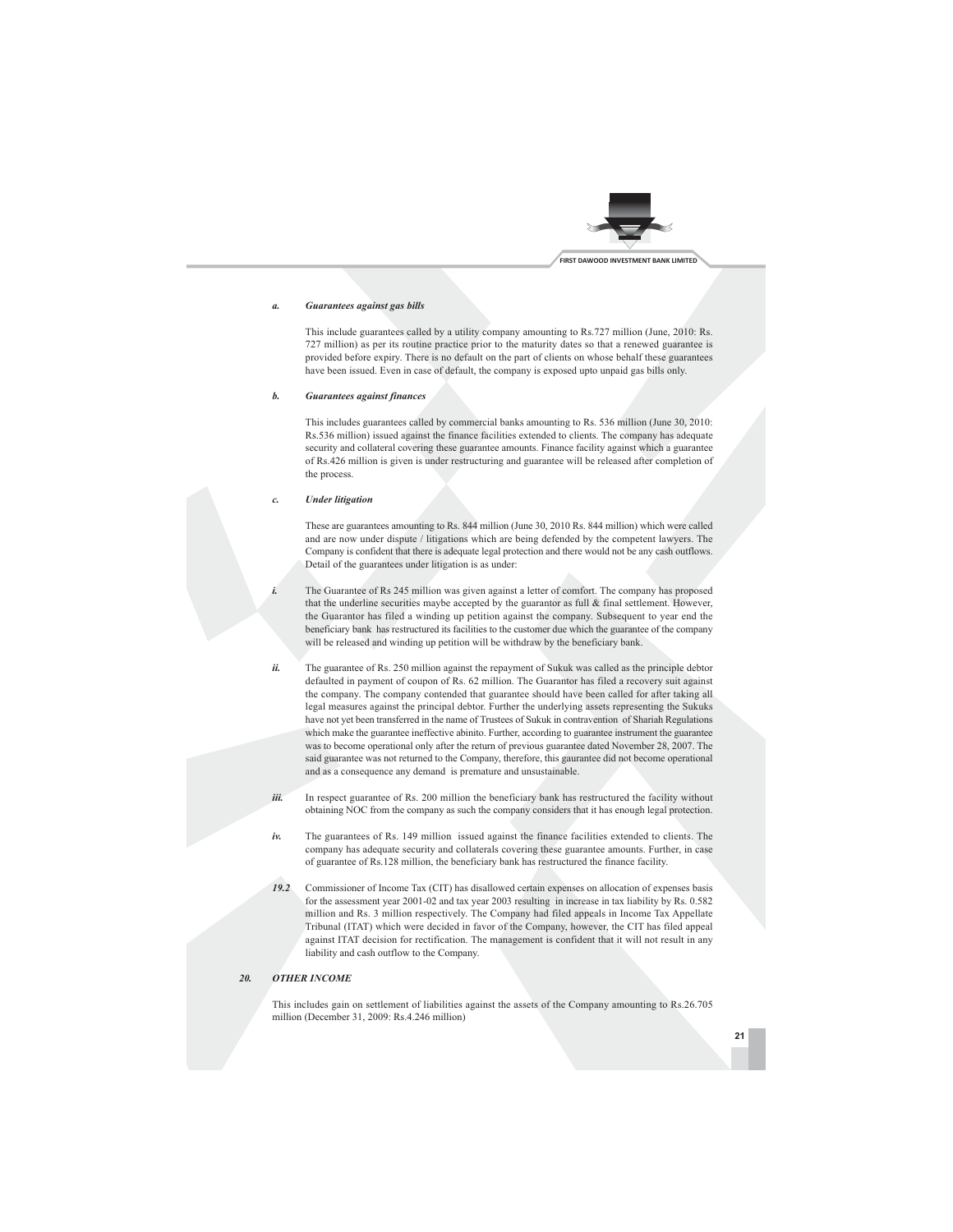

 $(99, 948, 983)$ 

21,756,011

74,617,206

| 21. | <b>PROVISION / (REVERSAL) FOR LEASE</b><br><b>LOSSES AND DOUBTFUL RECOVERIES</b> | <b>Note</b> | December 31.<br>2010<br><b>Rupees</b> | December 31,<br>2009<br><b>Rupees</b> |  |
|-----|----------------------------------------------------------------------------------|-------------|---------------------------------------|---------------------------------------|--|
|     | Net Investment in Finance Lease                                                  |             | 39,629,295                            | (26, 235, 645)                        |  |
|     | Long-Term Finances                                                               | 9           | (80, 583, 599)                        | 23,390,661                            |  |
|     | Placements and Finances                                                          | 12          |                                       | 85,887,672                            |  |
|     | Financing against Shares                                                         | 12          | (3,000,000)                           | (18, 532, 946)                        |  |
|     | Short-Term Finances                                                              | 12          | 1,993,478                             | 2,000,000                             |  |
|     | Morabaha / Musharika Finance                                                     | 12          | 6,946,061                             | (2,154,137)                           |  |
|     | Advance against Lease Commitments                                                |             |                                       | (7,664,259)                           |  |
|     |                                                                                  |             | (35,014,765)                          | 56,691,346                            |  |
| 22. | <b>CASH AND CASH EQUIVALENTS</b>                                                 |             |                                       |                                       |  |
|     | Cash and Bank Balances                                                           |             | 74,617,206                            | 121,704,994                           |  |

#### **SEGMENT ANALYSIS** 23.

Short Term Running Finance

Segment information for the six months period ended December 31, 2010 is as follows: -

|                            | Leasing    | <b>Investments</b> | <b>Long Term</b><br><b>Finances</b> | <b>Placements</b><br>& Finances | Fee,<br><b>Commission</b><br>& Other Income | <b>Total</b> |  |
|----------------------------|------------|--------------------|-------------------------------------|---------------------------------|---------------------------------------------|--------------|--|
|                            |            | <----------------- |                                     |                                 |                                             |              |  |
| External operating revenue | 29,551,129 | (14, 456, 147)     | 20,317,934                          | 43,770,572                      | 39,148,316                                  | 118,331,804  |  |
| Unallocated revenue        |            |                    |                                     | ۰                               |                                             | 2,217        |  |
| Revenue                    | 29,551,129 | (14, 456, 147)     | 20,317,934                          | 43,770,572                      | 39.148.316                                  | 118,334,021  |  |
| Segment results            | 14,789,569 | (7.234.924)        | 10,168,596                          | 21,906,029                      | 19.592.710                                  | 59,221,979   |  |
| Unallocated revenue        |            |                    |                                     |                                 |                                             | 1,110        |  |
| Profit for the period      |            |                    |                                     |                                 |                                             | 59,223,089   |  |

Segment information for the six months period ended December 31, 2009 is as follows: -

|                            | Leasing                  | <b>Investments</b>  | <b>Long Term</b><br><b>Finances</b> | <b>Placements</b><br>& Finances | Fee,<br><b>Commission</b><br>& Other Income | <b>Total</b>   |
|----------------------------|--------------------------|---------------------|-------------------------------------|---------------------------------|---------------------------------------------|----------------|
|                            |                          | <------------------ |                                     | - Rupees -                      | . >                                         |                |
| External operating revenue | 19,579,941               | (29,300,189)        | 36,947,241                          | 44.343.288                      | 12.027.036                                  | 83,597,317     |
| Unallocated revenue        | $\overline{\phantom{a}}$ |                     |                                     | ٠                               |                                             | 3,466,557      |
| Revenue                    | 19,579,941               | (29.300.189)        | 36,947,241                          | 44.343.288                      | 12.027.036                                  | 87,063,874     |
| Segment results            | (19,759,029)             | 29,568,173          | (37, 285, 166)                      | (44,748,851)                    | (12, 137, 037)                              | (84,361,910)   |
| Unallocated revenue        |                          |                     |                                     |                                 |                                             | (3,498,263)    |
| Loss for the period        |                          |                     |                                     |                                 |                                             | (87, 860, 173) |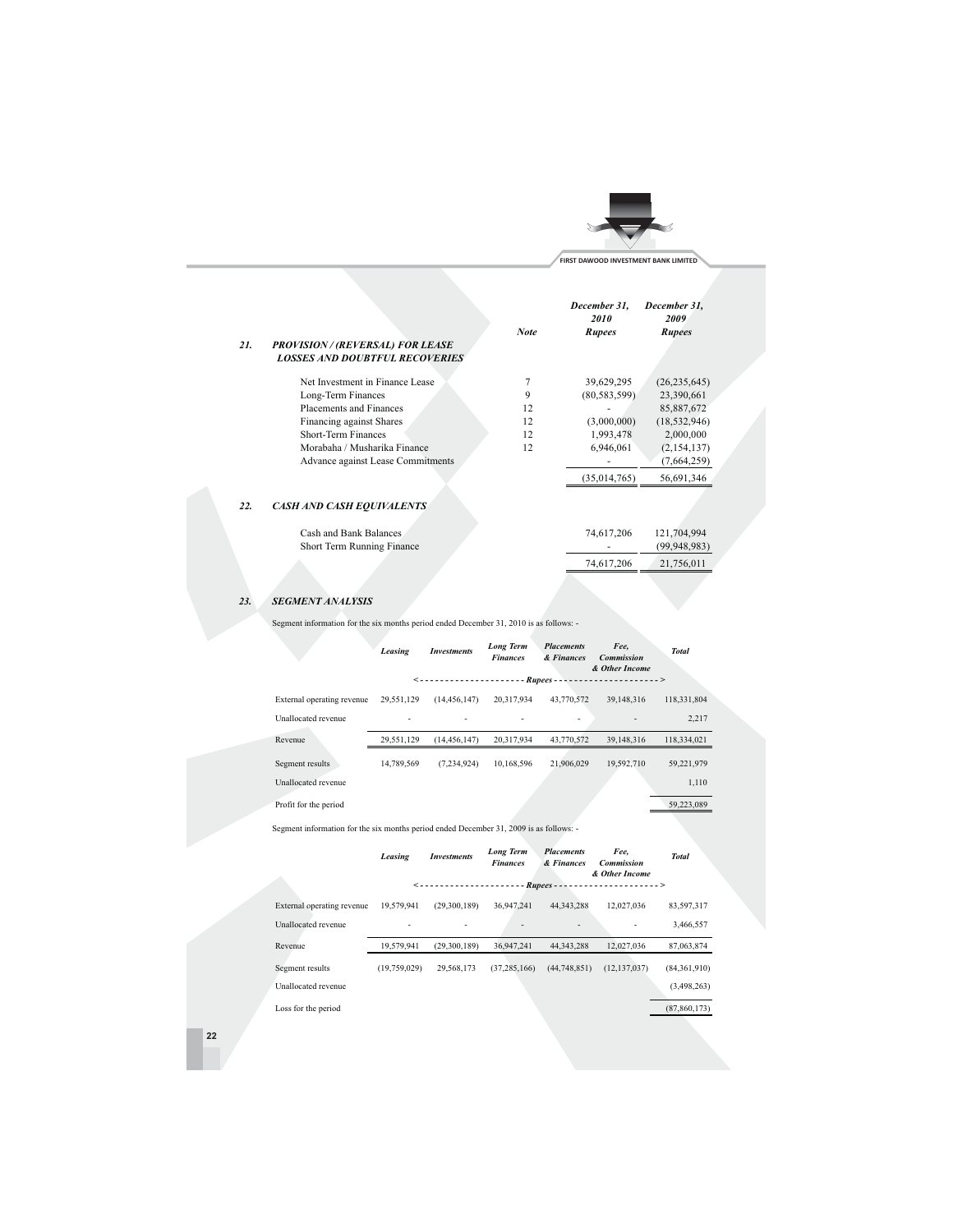

#### **TRANSACTIONS WITH RELATED PARTIES**  $24.$

Related parties comprises of major shareholders, associated companies with or without common directors, other companies with common directors, retirement benefit fund, directors, key management personnels and their close family members.

Details of transactions with related parties and balances with them as at the period / year-end were as follows:-

|                                                                  |                                        |                                | June 30, 2010        |                                |  |
|------------------------------------------------------------------|----------------------------------------|--------------------------------|----------------------|--------------------------------|--|
|                                                                  | December 31, 2010<br>Key<br>management | Associates/<br>related parties | Key<br>management    | Associates/<br>related parties |  |
|                                                                  | personnel                              |                                | personnel            |                                |  |
| <b>Net Investment in Finance Lease</b>                           | ->                                     |                                | - - - Rupees - - - - | $\overline{\phantom{0}}$       |  |
| <b>Balance at Beginning</b>                                      |                                        |                                |                      |                                |  |
| Rentals Received/ Settled                                        |                                        | 52,581,328<br>(52, 581, 328)   |                      | 60,886,313<br>(8,304,985)      |  |
|                                                                  |                                        |                                |                      |                                |  |
| <b>Balance at End</b>                                            |                                        |                                |                      | 52,581,328                     |  |
| Long term finances / loans                                       |                                        |                                |                      |                                |  |
| <b>Balance at Beginning</b>                                      | 394,796                                |                                | 702,073              |                                |  |
| Sanctioned / Granted                                             |                                        |                                |                      | 307,922,427                    |  |
| Received                                                         | (159, 484)                             |                                | (307, 277)           | (307, 922, 427)                |  |
| <b>Balance at End</b>                                            | 235,312                                |                                | 394,796              |                                |  |
|                                                                  |                                        |                                |                      |                                |  |
| <b>Placement and finances</b>                                    |                                        |                                |                      |                                |  |
| <b>Balance at Beginning</b>                                      |                                        |                                |                      | 42,560,044                     |  |
| Sanctioned / Granted                                             |                                        | 148,083,808                    |                      |                                |  |
| Received / Settled                                               |                                        | (8, 737, 226)                  |                      | (42, 560, 044)                 |  |
| <b>Balance at End</b>                                            |                                        | 139,346,582                    |                      |                                |  |
|                                                                  |                                        |                                |                      |                                |  |
| <b>Investment in associate</b>                                   |                                        |                                |                      |                                |  |
| <b>Balance at Beginning</b><br>Increase / (decrease) in interest |                                        | 22,961,150<br>136,552,931      |                      | 391,805,414<br>(22, 187, 150)  |  |
| Transfer to available-for-sale investment                        |                                        |                                |                      | (301, 297, 407)                |  |
| Share of Profit / (Loss)                                         |                                        | 12,307,177                     |                      | (36,373,779)                   |  |
| Share of surplus/(deficit) on revaluation                        |                                        | 1,745,006                      |                      | (8,985,928)                    |  |
| Balance at End                                                   |                                        | 173,566,264                    |                      | 22,961,150                     |  |
|                                                                  |                                        |                                |                      |                                |  |
| Mark-up Payable                                                  |                                        | 33,487,671                     |                      | 24,917,808                     |  |
| Mark-up Receivable                                               |                                        | 4,634,292                      |                      |                                |  |
| Disposal of Fixed Assets - Cost                                  | 879,000                                |                                | 1,619,000            |                                |  |
| <b>Settlement Transactions</b>                                   |                                        |                                |                      |                                |  |
| <b>Purchase of Property</b>                                      |                                        | 95,000,000                     |                      |                                |  |
| Net Investment in Finance Lease - Transferred                    |                                        | (53,675,681)                   |                      |                                |  |
| Other Receivables- (Transferred) / Received                      |                                        | (30,210,000)                   |                      | 17,742,225                     |  |
| Cash and Bank Balances Paid                                      |                                        | (2,324,319)                    |                      |                                |  |
| Short term Investments Acquired                                  |                                        | 70,710,230                     |                      |                                |  |
| Long Term Finances Transferred                                   |                                        | (66, 767, 706)                 |                      |                                |  |
| Accrued and Other Liabilities Transferred                        |                                        | (3,942,524)                    |                      |                                |  |
| Long Term Lease Deposits                                         |                                        | 20,000,000                     |                      |                                |  |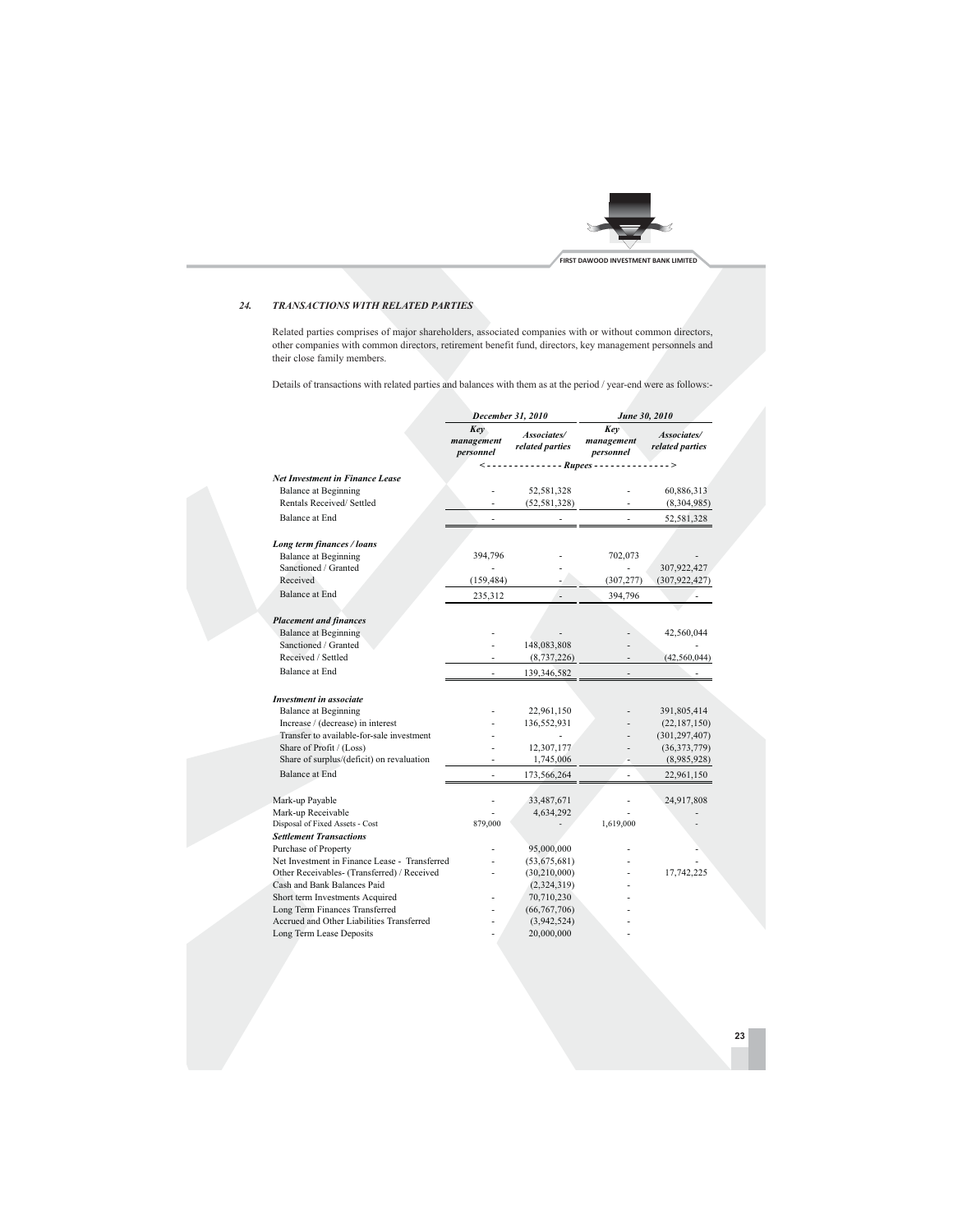

|                                         | December 31, 2010                                       |                                | December 31, 2009              |                                |
|-----------------------------------------|---------------------------------------------------------|--------------------------------|--------------------------------|--------------------------------|
|                                         | Key<br>management<br>personnel                          | Associates/<br>related parties | Key<br>management<br>personnel | Associates/<br>related parties |
|                                         | $\leq - - - - - - - - - - - R$ upees -<br>------------> |                                |                                |                                |
| Charge to profit and loss account       |                                                         |                                |                                |                                |
| Lease Income                            |                                                         | 1.129.129                      |                                | 1,539,638                      |
| Return on Placements, Finances,         |                                                         |                                |                                |                                |
| Deposits and Investments                |                                                         | 4.634.292                      |                                | 1.857.143                      |
| Share of Profit / (Loss) from Associate |                                                         | 12,307,177                     |                                | (18, 754, 817)                 |
| Other Income                            |                                                         | 8,790,000                      |                                |                                |
| <b>Finance Cost</b>                     |                                                         | 8,569,863                      |                                | 16,847,671                     |
| Common Expenses Paid                    |                                                         | 5.025.295                      |                                | 8.108.949                      |

#### **DATE OF AUTHORIZATION OF ISSUE** 25.

These financial statements were authorised for issue on 26 February 2011 by the Board of Directors of the Company.

 $\label{eq:gen} \begin{array}{ll} \textit{GENERAL} \end{array}$ 26.

Figures have been rounded off nearest to Rupee.

**CHIEF EXECUTIVE OFFICER** 

**DIRECTOR**